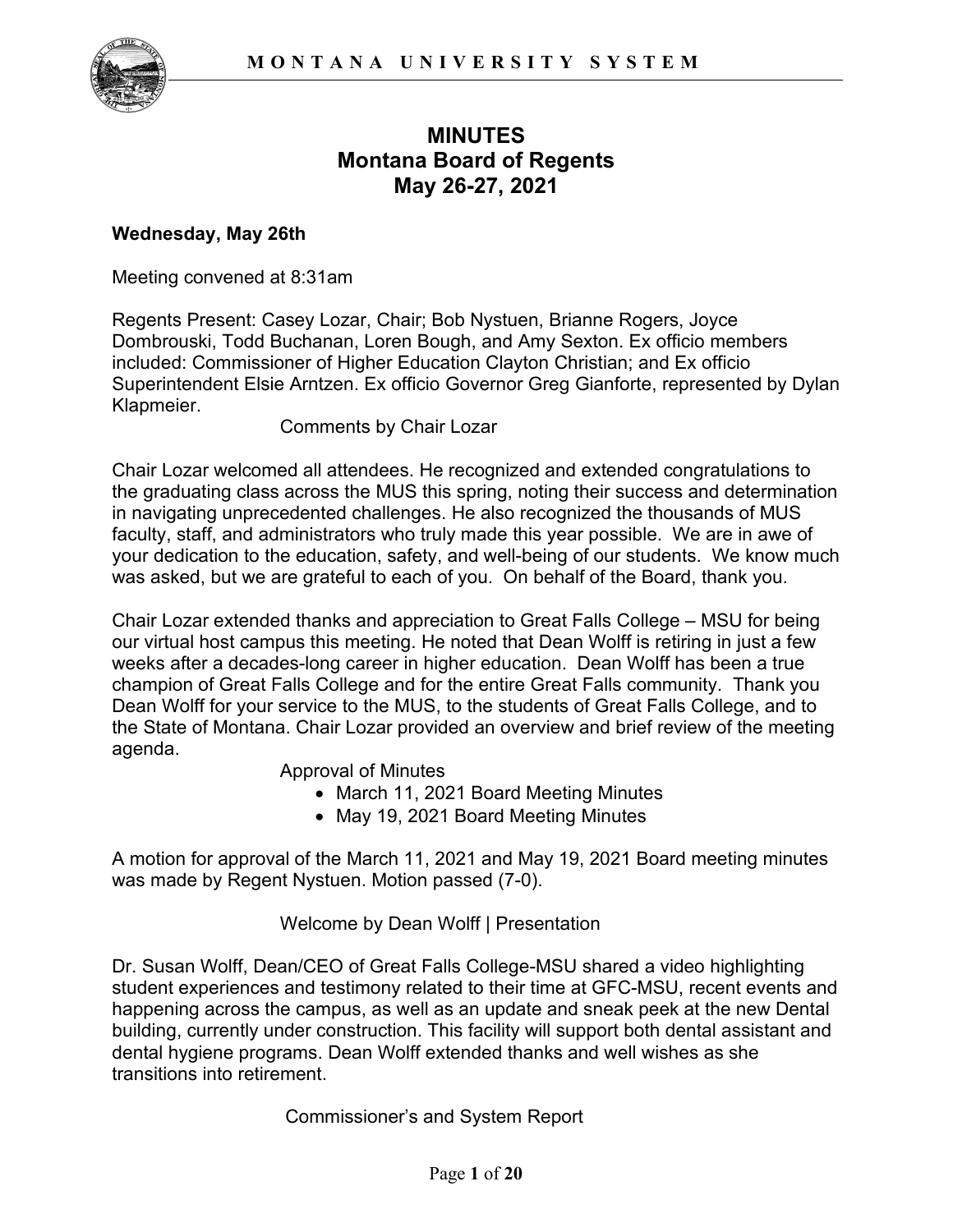

Commissioner Christian extended thanks to all the board members for being present today. He acknowledged the incredibly busy year and recognized the significant responsibility and commitment placed before each board member. They volunteer their time and expertise to help lead the MUS amidst their personal and professional lives. He commended board members for their dedication to students and campuses.

Commissioner Christian reflected on the past year and various challenges and successes. He spoke to the resilience and flexibility of our students. Students showed remarkable commitment to the safety and well-being of others and to achieving their educational goals despite numerous obstacles. In the past few weeks alone, thousands of students received their diplomas across the state. He extended well wishes to all graduates as they leave campuses for new adventures and opportunities.

Commissioner Christian echoed Chair Lozar's gratitude to our campus communities for making this academic year a success. Through it, all, our faculty, staff, and administrators demonstrated incredible resolve and commitment to providing a safe learning environment for students, which including everything from reworking instructional methods – to rolling out COVID vaccines – to providing outdoor learning spaces. We knew that our efforts to keep the campuses open and running during this time was essential to student success and retention.

• COVID-19 Update & Recommendations

Commissioner Christian noted that when we planned for a return to campus last Fall, we knew it would be a challenge. We also knew the recommendations around our COVD-19 response would evolve and change along with the course of the pandemic. Deputy Commissioner Tessman provided an update noting the number of adaptations required along the way. He spoke to recent commencement activities and their success. He discussed durable innovations coming out of the pandemic to continue to benefit from and evaluate key lessons learned. He extended thanks and appreciation to the MUS Healthy Task Force members for their dedication, commitment, and focus throughout the pandemic in assisting with developing guidance for the MUS. He noted the recent sunset of the task force planning guidelines. Some guidance remains related to limited quick testing, contact tracing where needed, retaining the capacity for quarantining and isolating, working with public health authorities on event planning, etc., and other important areas like travel. Deputy Commissioner Tessman spoke to the recent partnership with the state to create incentives to increase vaccine interest and obtaining student participation as we prepare for the fall semester. The MUS Healthy Taskforce will continue to meet and monitor throughout the summer to continue navigating the situation. Discussion followed.

• Legislative Summary

Commissioner Christian spoke to the recent conclusion of the Legislature, for the 2021 session. Commissioner Christian spoke to a few highlights from the budget perspective, noting that this Legislature budgeted the largest amount ever provided to the MUS for capital projects and major repairs. The MUS received \$53.5M in cash for building projects and \$19.7 in major repairs for a total of \$74M. That number includes \$25M in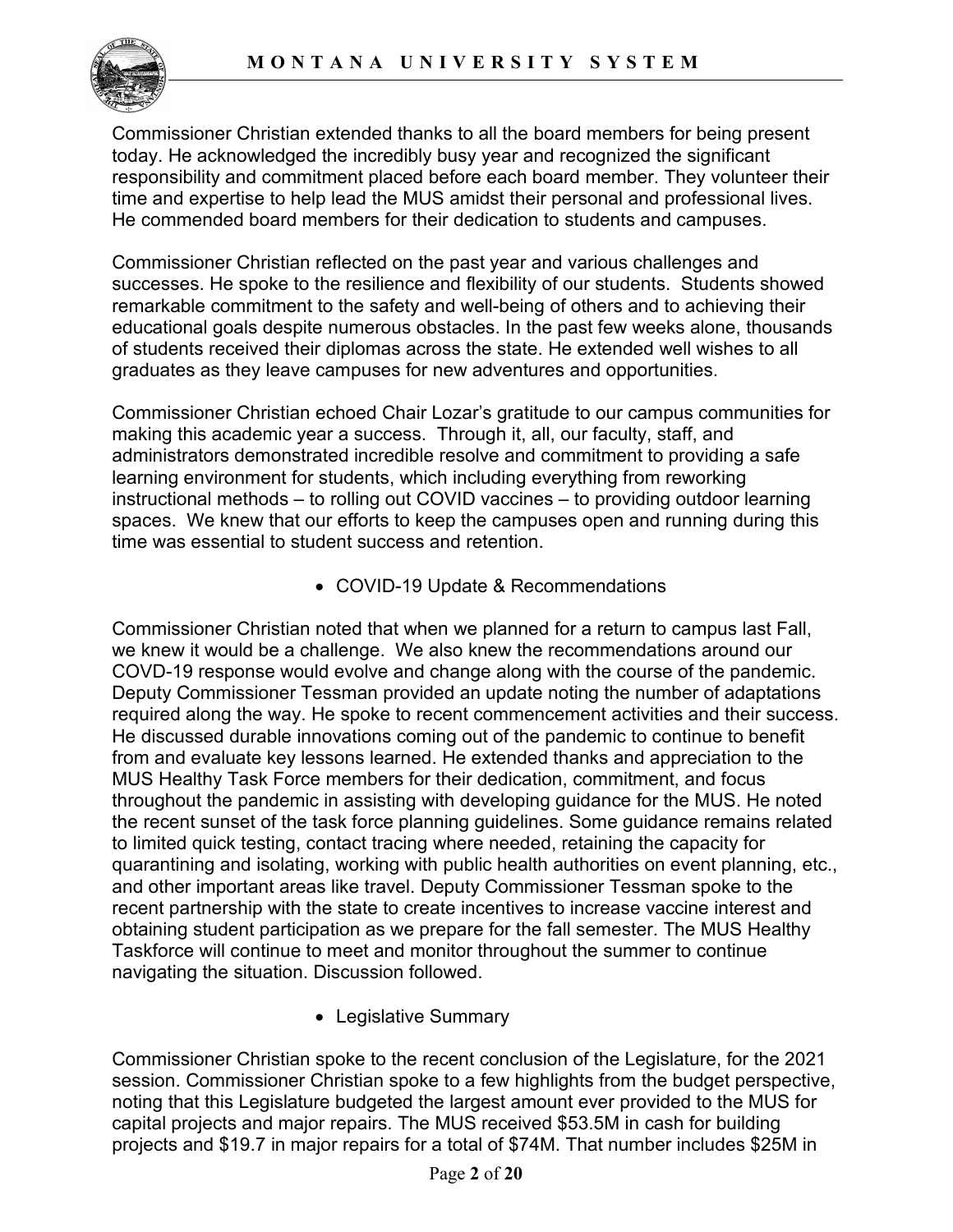

cash for the UM Forestry; Conservation and Lab Sciences Building; \$12M for Block Hall at UM Western; \$11M for the MAES Research & Wool Labs at MSU; and funds for critical heating system upgrades at Tech. We also saw \$8.96M in one-time-only funding for various programs and efforts across the university system. In sum, we saw a 4% increase in our biennial appropriation. Commissioner Christian thanked the legislature and the Governor and his staff for the significant investments in higher education in Montana. We are grateful for the support and dedication of the many members who care deeply about our institutions.

Deputy Commissioner Trevor reviewed changes to various programs, including OCHE Admin, Student Assistance, Community Colleges, Appropriations Distribution, Research and Service Agencies, Tribal Colleges. He spoke to changes to the general fund and state special revenue, insurance premium holiday, shared policy goals, and the state employee pay plan. Mr. Trevor reviewed the Shared Policy Goals developed with the Joint Education Appropriation Subcommittee and OCHE to further advance the shared goals of the MUS and State. Discussion followed.

Deputy Commissioner Trevor reviewed one-time-only (OTO) funding bills totaling \$8.96 million. These bills include funding associated with the implementation of HB 102, proficiency-based education, workforce recovery from COVID, an AccelerateMT initiative, Cyberhub program, coal & mine data records, MAES seed lab, MAES wool lab, finishing trades, and "Grow Your Own" teach grant program.

Bills related to building projects, major repairs, and authority-only projects were reviewed and discussed. Building projects include the Forestry, Conservation & Lab Science Building at UM; Block Hall at UM Western; MAES Research & Wool Labs at MSU; Heating System Upgrades at MT Tech; and MAES Greenhouses at MSU. Authority Only projects include \$20 million in general spending authority and \$27 million for six additional privately funded projects. Discussion followed.

Helen Thigpen, Executive Director of Government Relations & Public Affairs, reviewed and summarized other bills impacting the MUS were reviewed. She discussed Senate Bills including, SB 243, SB 248, and SB 319. House bills were reviewed and discussed, including HB 112, HB 129, HB 179, 218, 349. Discussion followed.

• Federal Update

Helen Thigpen, Executive Director of Government Relations and Public Affairs, provided an update on federal higher education activities and efforts impacting the MUS. The update included information on congressional activity, President Biden's higher education priorities, and rulemaking at the U.S. Department of Education. In late December, Congress passed the Coronavirus Response and Relief Supplemental Appropriations Act, which provided additional Covid-19 relief funding. Congress then passed the American Rescue Plan Act (ARPA) and the third round of Higher Education Emergency Relief Funds (HEERF III), which allocated additional relief to colleges and universities – split between funding for students and funding for institutions. Ms. Thigpen discussed President Biden's priorities for higher education, including: (1) support for Historically Black Colleges and Universities (HBCUs) and Minority Serving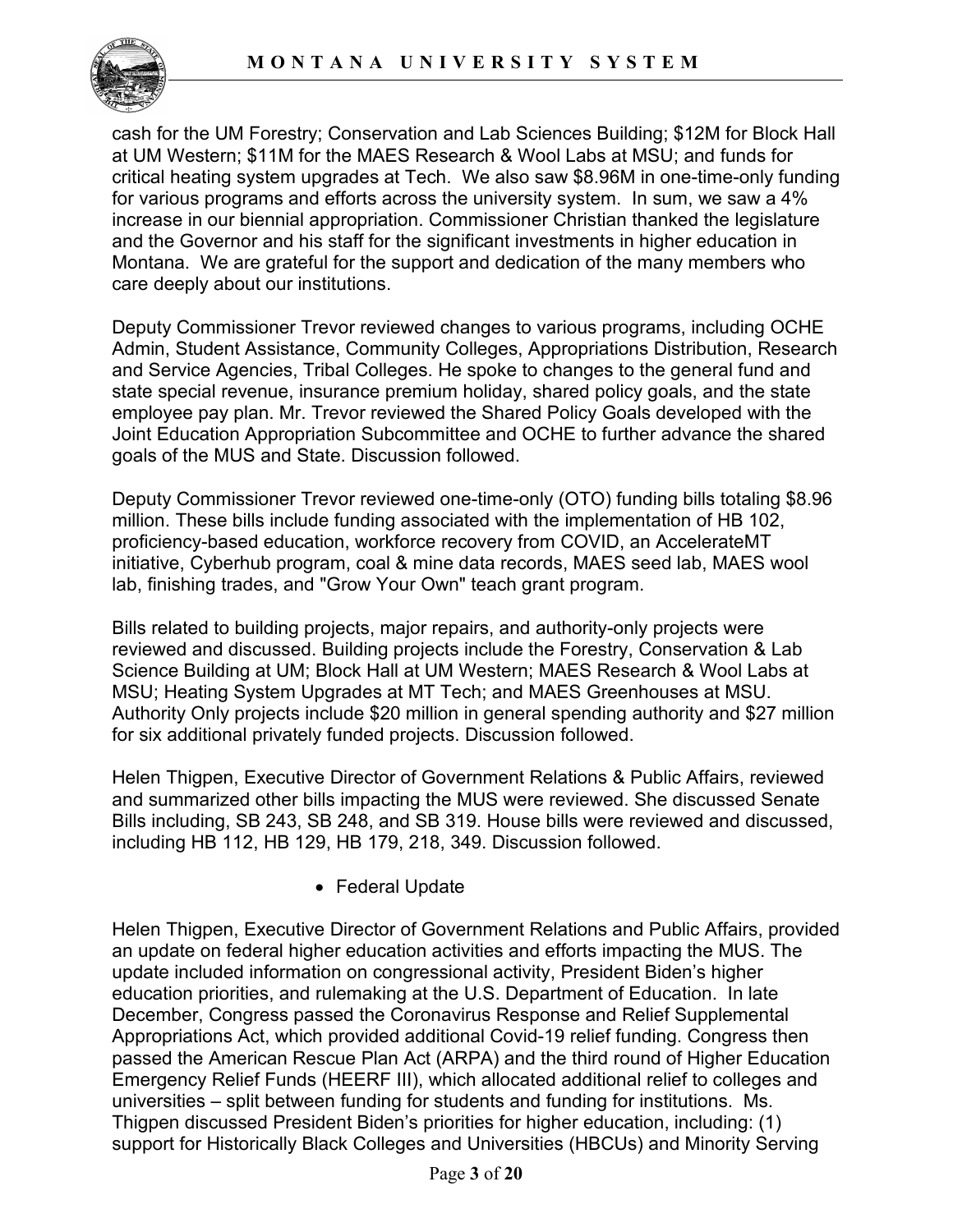

Institutions (MSIs); (2) support to double the amount of the maximum Pell Grant award; (3) student loan forgiveness for federally-back student loans; and (4) free attendance for up to two years to a community college. Many of these priorities are reflected in the American Families Plan, which would create a federal-state partnership for free community college. Ms. Thigpen also discussed the American Jobs Plan, which is President Biden's infrastructure proposal. For agency activity, Ms. Thigpen also noted that the U.S. Department of Education is considering revising the Title IX regulations that were adopted by the previous administration and that listening sessions will be held in early June. The Department will also hold a hearing on student loans and the borrowers' defense for misleading student loan programs.

• Apply Montana/ Portal Update

Commissioner Christian spoke to the latest developments related to the MUS central application tool – Apply Montana, noting the state goal of increasing the percentage of Montanans with some postsecondary education. The decision to develop a designated portal for accessing information and entry into the MUS was made to help achieve this goal. This idea has developed further into a single application and other tools that are helpful to prospective students navigating the plethora of opportunities. Scott Lemmon, Director of Admission and Enrollment Strategy, provided an overview and sneak peek at the Apply Montana Portal. Director Lemmon spoke to the scale of the project and impactful areas of the qualitative nature embarked upon with stakeholder groups. He noted recent work on content recently and a search engine optimization audit to help ensure the site and tools are easily found. He noted the focus on college and career connections, exploration of programs by career, etc. Discussion followed.

• Regents Award for Excellence

Commissioner Christian spoke to the meaningful tradition of recognizing a classified staff member in the MUS for excellence in public service. The MUS employs almost 3,000 classified staff members across the system. Our students, contract faculty, professional, and administrative team members on every campus will tell you that their own work would be impossible without the dedicated and highly talented staff who directly serve students and all campus programs. Nominees for this recognition are submitted annually to my office by MUSSA, the system staff senate organization. I carefully vet the nominations with my senior leadership team, and we select the recipient. This year, I am honored to announce, the Regents Award for Excellence goes to Darla Tyler-McSherry of MSU Billings. We recognize Darla for her contributions to the health and wellness of MUS students, faculty, staff, and countless residents of Montana. Darla serves the Director of Student Health Services at MSUB and has been with the Billings campus for more than 20 years. She also, by the way, is a product of the MUS, having received her undergraduate and graduate degrees from MUS institutions.

- Campus Reports
- Introductions & Acknowledgements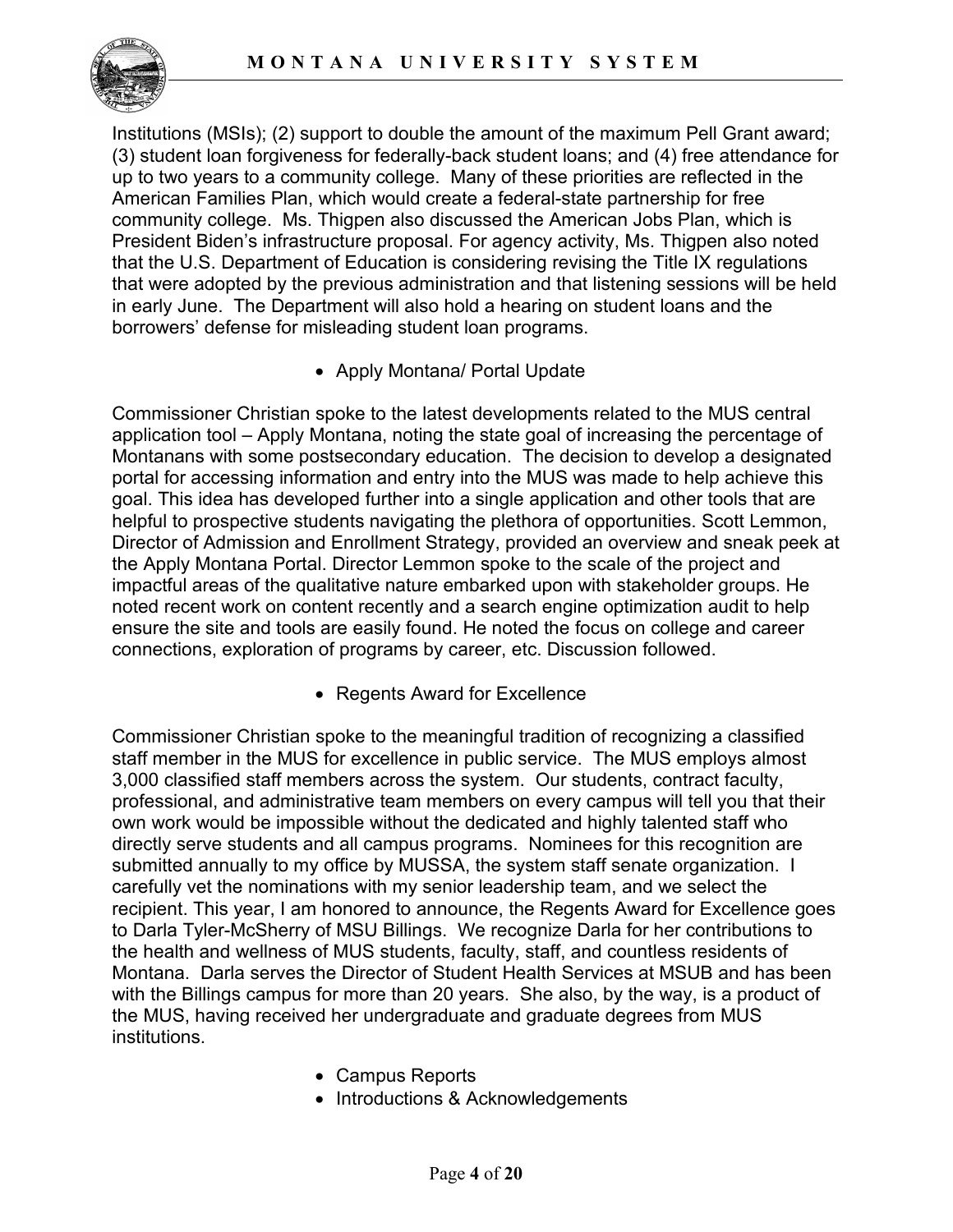

After a national search Commissioner Christian recognized Michael Reid's appointment as the new Chancellor at UM-Western. He announced that Helen Thigpen has been named the MUS Executive Director of Government Relations & Public Affairs, a new leadership position for the MUS. In addition, Commissioner Christian welcomed Margaret Wallace to the OCHE team, as the Director of Assurance & Enterprise Risk. He extended a farewell and well wishes to Susan Witte, Benefits Compliance Director at OCHE, on her recent retirement.

President Cruzado of MSU extended thanks and appreciation to Dr. Susan Wolff, Dean/CEO of Great Falls College-MSU and congratulated her on her retirement. She welcomed incoming Dean/CEO Dr. Stephanie Erdmann who will soon be joining us in Montana. President Cruzado introduced and welcomed Dr. Ryan Knutson, MSU's new Chief Information Officer for University Information Technology; Dr. Dan Miller, Interim Dean, Jake Jabs College of Business and Entrepreneurship; and Dr. Yves Idzerda, Dean, College of Letters and Science.

### Remarks by Governor Gianforte or Representative

Mr. Dylan Klapmeier, Governor Gianforte's Education & Workforce Policy Advisor, provided a brief update on behalf of Governor Gianforte. Mr. Klapmeier spoke to his recent meetings and discussions related to GEER II, MUS credit transfers, college access and other support portals, the Montana Digital Academy, and arrangements for an upcoming Board of Education meeting. He noted that with the legislative session recently ending, Governor Gianforte was pleased to see many bills head to his desk that strengthens Montana's K-12 and post-secondary education systems. Mr. Klapmeier spoke to HB 143, which is also represented in the state budget. This bill was a priority in the Governor's Comeback Plan. It incentivizes increased starting teacher pay. Governor Gianforte remains committed to recruiting and retaining high-quality educators. He noted the need for reliable broadband, especially in rural Montana. The Governor signed HB 632, which appropriates our state's ARPA funds. \$250 million is dedicated to building up broadband infrastructure. On the secondary and post-secondary front, we had the Montana Trades Education tax Credit to increase private sector investments in workforce training. Overall, this legislative session was very positive for Montana's education system. Throughout the interim, Governor Gianforte looks forward to working with education partners in the state to recruit and retain high-quality educators, strengthen career & technical education opportunities, and expand individualized learning.

Academic, Research, and Student Affairs Committee

# **ACTION**

a. Request for Approval to Revise BOR Policy 1006; OCHE/MUS *ITEM 194-108- R0521 | Attachment #1*

Regent Rogers noted that the item was removed due to a recent Board decision directing the Office of the Commissioner of Higher Education to, on behalf of the board, seek judicial review for HB 102 regarding its constitutionality. As Chair of ARSA, Regent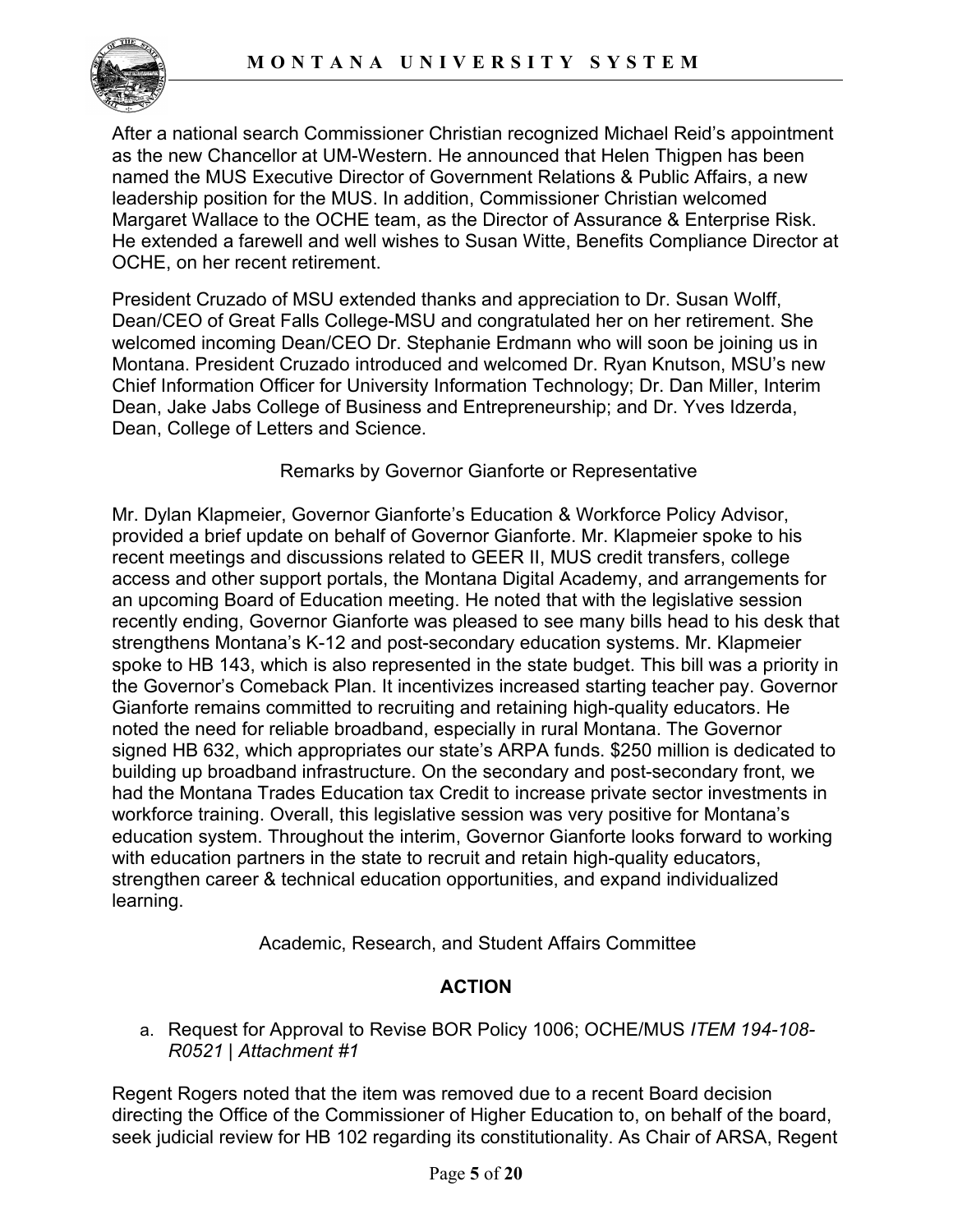

Rogers felt it was pertinent to not make additional changes prior to the ruling.

b. Request for Approval to Revise BOR Policies 301 and 301.1; OCHE/MUS *ITEM 194-110-R0521 | Attachment #1*

Deputy Commissioner Tessman presented this request before the Board of Regents to authorize a permanent change to BOR policy 301, section 1, part B, which requires firsttime undergraduate students to submit ACT or SAT scores for admission to 4-year institutions within the MUS. Further, the Board of Regents permanently authorizes additional methods for students to demonstrate proficiency in mathematics and writing as set forth in proposed revisions to BOR Policy 301.1. Discussion followed.

c. Request to Plan Proposals *Executive Summary and OCHE Analysis │ Supporting Documentation | New Program Tracking*

Dr. Bob Mokwa, Provost of MSU Bozeman, presented the request to plan proposals for a Psychiatric Mental Health Nurse Practitioner Across the Life Span Certificate; a Master of Engineering – Environmental Engineering Option; a Master of Engineering – Manufacturing Engineering Option; a Master of Engineering – Manufacturing Engineering Option; and a request to plan a Master of Engineering – Civil Engineering Option. Vice Provost, Nathan Lindsay, of the University of Montana, presented the request to plan proposal for an Online B.S. in Business. Dr. Jenny McNulty, Provost at UM Western, presented the request to plan proposal for a Health and Human Performance A.A.S. Discussion followed.

### **INFORMATION**

Academic Review Items:

a. Academic Approval Memo

Deputy Commissioner Tessman noted this memo contains academic items that we're either delegated from the Board to campuses or proposed educational items to advance to the next steps for approval. He noted that campuses are asked to consistently review current programs to consider if they are still relevant or if they should be considered for moratorium placement. The MUS carefully tracks these programs and placements.

Strategic Priority Items:

a. MUS Suicide Prevention & Mental Health Task Force Update

Crystine Miller, Director of Student Affairs & Student Engagement OCHE, and Betsy Asserson, Director of Counseling & Psychological Services at MSU, presented an update to the Board regarding MUS Suicide Prevention and a Mental Health Task Force update. They reiterated the ties between education, a culture of care, and providing clinical services related to suicide prevention and mental health efforts. They spoke to the impact of COVID-19 on College Mental Health, noting that 85% of college students in counseling reported at least one area of their lives being negatively impacted by COVID-19. They noted that approximately 1/3 of clients sought counseling due to the pandemic. In looking ahead, they noted the recognition that we are all affected and that different groups move differently toward recovery. They noted how the "rush to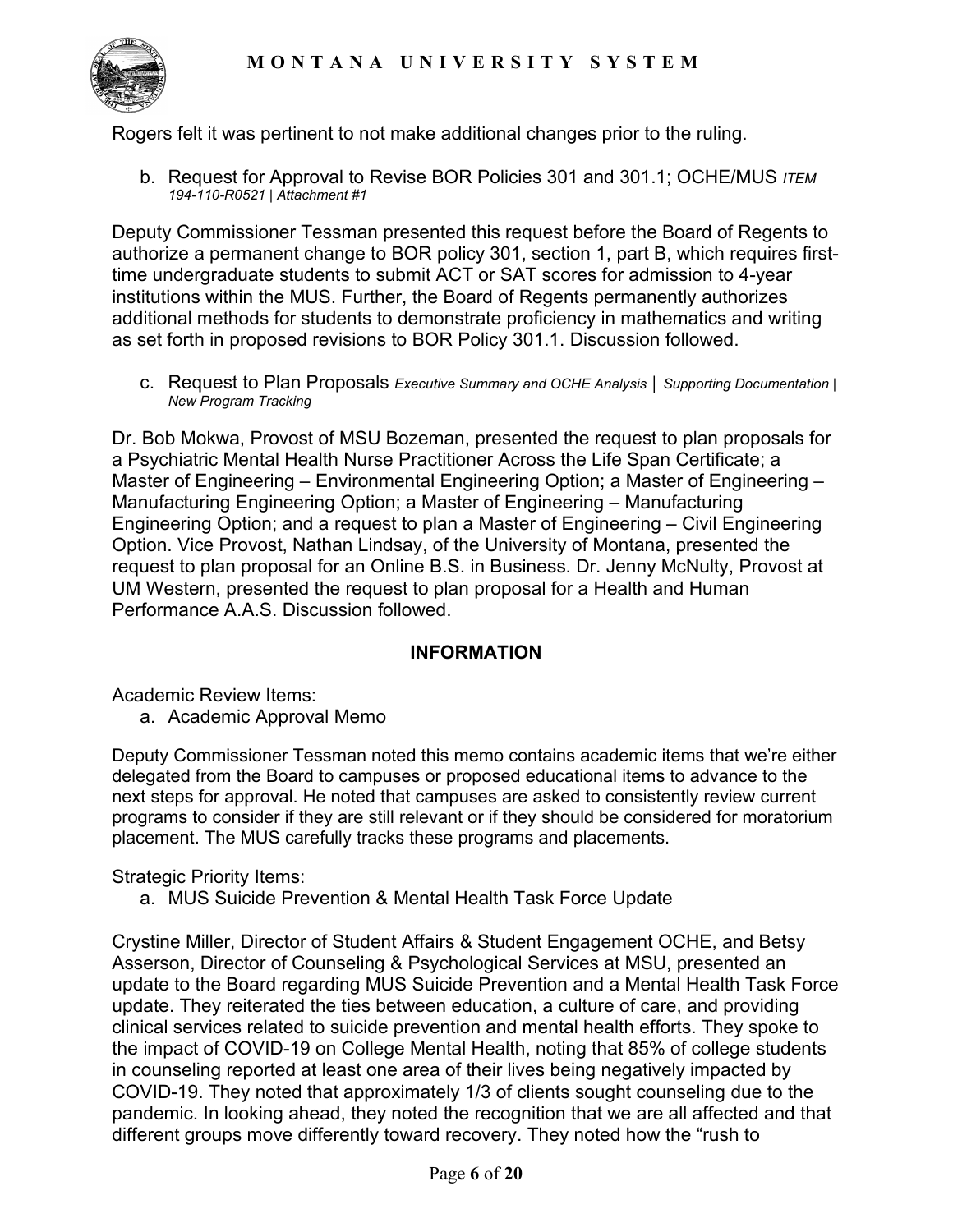

normalcy" may vary depending on racial disparities, economic impacts, and history of trauma or adverse experiences. These reactions all lead to the potential for the increased demand for mental health treatment. They highlighted several COVID-19 mental health response efforts, including Mindful Minutes, Protect the Hive, and Seize the Awkward campus campaigns. They made the following recommendations for continuing MUS Suicide Prevention and Mental Health efforts, including increasing access and capacity for clinical services, building communities of practice, reducing access to lethal means, and more.

b. Research and Graduate Education Update

Joe Thiel, Director of Academic Policy & Research, provided an update to the Board on Montana Research. He noted that Montana leads the region in research with 2019 expenditures; that UM has experienced 90% growth in research expenditures from 2014-2019. He spoke to the creation of 43 new startups commercializing MUS research; MSU being the largest research university by R&D expenditures in the region, and 121 patents issued to MUS researchers from 2010-2020. Director Thiel discussed research expenditures and increased percentage over the past five years since the Legislature made its initial investment of \$15 million via MREDI. He explained that Montana's research spending per capita grows to \$2 above the national average. Growth in Montana Research leads to improved economic opportunity, increased community impact, and access to an excellent education. Director Thiel discussed risk and priorities related to research, including sustainability and expansion of tech transfer and commercialization and the recruiting and retaining of highly productive junior faculty, graduate students, and post-docs.

Two-Year and Community College Committee

### **INFORMATION**

a. Great Falls College 8-Week Advantage

A panel consisting of Dr. Leanne Frost, Executive Director of Instruction, Dr. Eleazar Ortega, Institutional Research, and Troy Stoddard, Director of Advising, presented to the board on the 8 Week Advantage program at Great Falls College – MSU. They noted the goal associated with this program is to increase retention and completion through greater immersion in course material, increased student focus, faster completion, etc. They reviewed a sample schedule of a student taking 15 credits using the 8 Week Advantage approach. The panel discussed the results over a year, noting that the firsttime, full-time fall 2018 cohort had a 1-year retention/completion rate, higher than the 2014-2017 cohorts. They indicated that matriculated students are completing more credits and completed college-level math and writing at a higher rate. The student also achieved a higher proportion of GFC MSU courses with passing grades. Student feedback regarding the approach has been positive. Discussion followed.

b. Dual Enrollment: Analysis and Strategy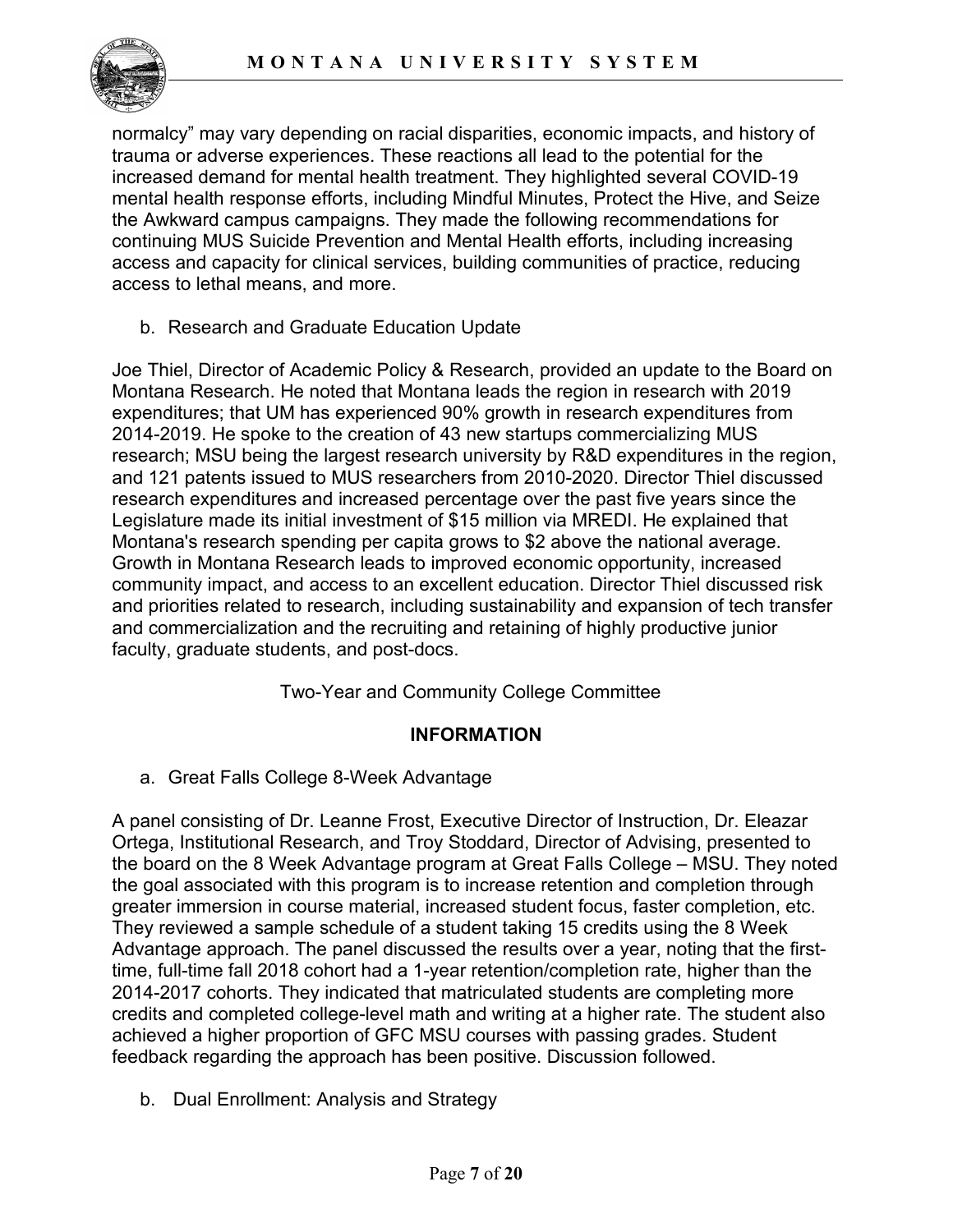

Dan Karalus, Dual Enrollment Program Manager & Special Projects Data Analyst, provided an update to the Board on Dual Enrollment. First, he provided a brief history of Dual Enrollment. It involves high school students taking college courses taught by college faculty and delivered on a college campus or online for college and high school or dual credit. Dual Enrollment helps students save time, money and achieve greater success in courses. Within the MUS, roughly 60% of Dual Enrollment students enroll in the MUS within two years and enjoy higher first term GPAs, increased retention rates, and higher graduation rates. Next, he spoke to the MUS Dual Enrollment participation, noting that 28% of eligible Montana public high school students participated. Next, he reviewed Dual Enrollment by delivery and class size, noting that 83% of public-school dual enrollment students take courses in their school. Mr. Karalus also reviewed Dual Enrollment by delivery and region and, more specifically, early college students by delivery, class size, and region, noting that 70% of public-school, early college students take Dual Enrollment courses online. Discussion followed.

### Public Comment\*

Dr. Laurie Baefsky, Dean of the College of Arts and Media at UM spoke in support for the proposed arts and cultures fee.

Wendi Fawns, Education Coordinator/Program Manager of Valley Oak Education Research Center, a nonprofit, spoke in support of the work on the Apply Montana portal, dual enrollment efforts, and for continued efforts in partnering with non-profits.

Meeting Recessed at 4:23 pm.

### **Thursday, May 27th**

Meeting Reconvened at: 8:35 am.

### Remarks by Superintendent Arntzen

Superintendent Arntzen extended congratulations and well wishes to all recent graduates across the MUS. She spoke to the partnerships with the Board of Education in reviewing ARM Chapters related to accreditation and licensure. She provided an update on ESSER III Funds, noting that OPI received from the Department of Education the American Rescue Plan Elementary and Secondary School Emergency Relief Funds in March. These funds provide Montana schools support with reopening efforts and sustaining safe school operations while meeting students' academic, social, emotional, and mental health needs. Superintendent Arntzen spoke to the OPI data modernization project, now live. OPI worked with MT PEC to arrive at a consensus recommendation to the legislature for database modernization uses. The Superintendent spoke to the end of the Legislative Session and reported that all OPI's priority legislative items passed both chambers. She talked to efforts underway to prepare for the 2021-2022 school year, including a memo supporting removing mask/facing requirements. In addition, she provided an update regarding the request for the Attorney General to issue an opinion on the legality of some educational practices that have been included under the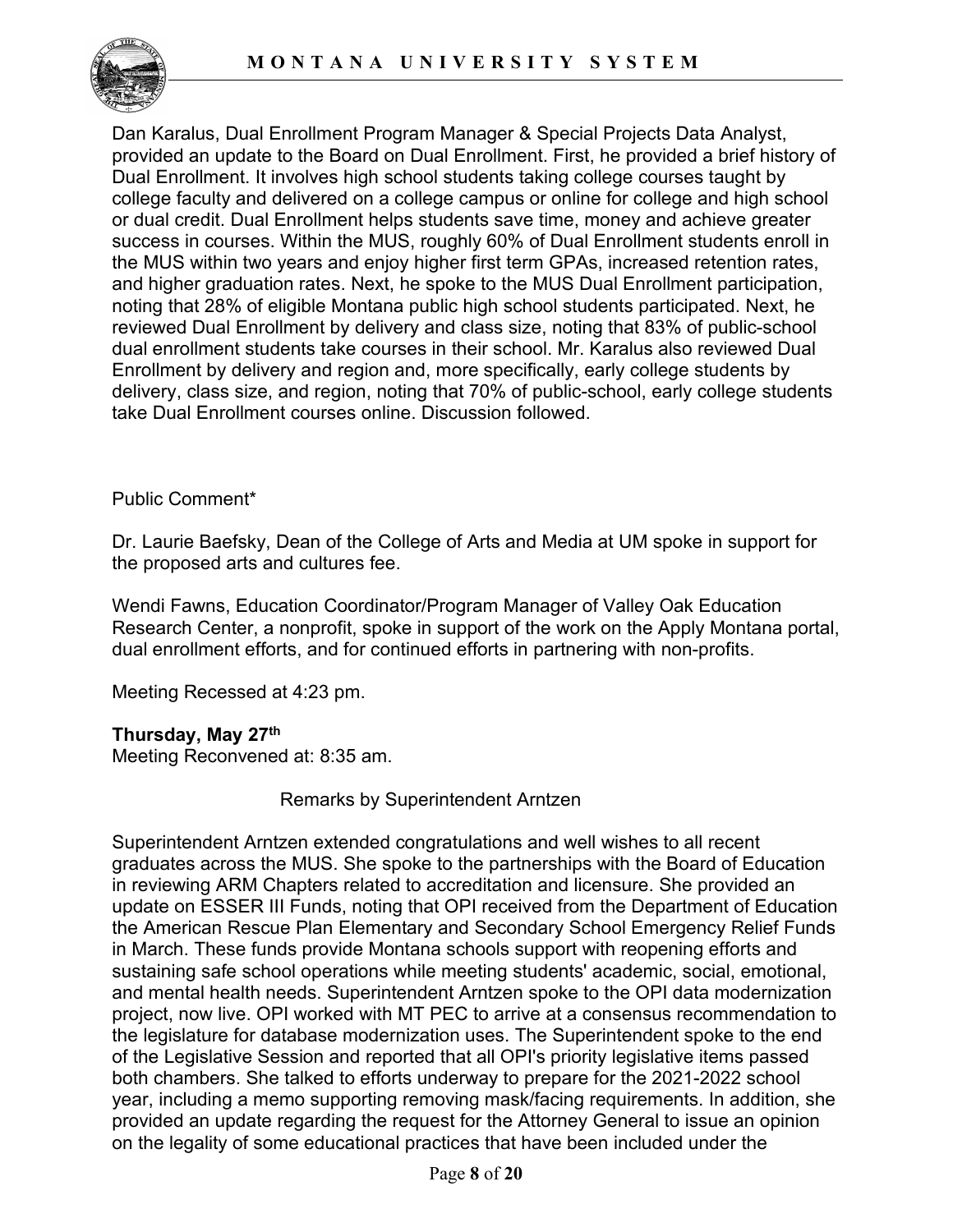

umbrella of "Critical Race Theory". In conclusion, she updated the board on a partnership with the American Legion of Montana on a Stars and Stripes initiative to donate American Flags for Montana classrooms. This initiative coincides with updates to Montana's social studies standards and the celebration of Armed Forces Day and Memorial Day.

Budget, Administration, and Audit Committee

# **CONSENT**

# **Staff Items:**

- a. Staff Item, OCHE/MUS; *ITEM 194-100-R0521*
- b. Staff Item, MSU Bozeman; ITEM 194-2000-R0521
- c. Staff Item, MSU Extension Service; ITEM 194-2400-R0521
- d. Staff Item, Great Falls College-MSU; ITEM 194-2900-R0521
- e. Staff Item, MSU Billings; ITEM 194-2700-R0521
- f. Staff Item, MSU-Northern; ITEM 194-2800-R0521
- g. Staff Item, Helena College; ITEM 194-1900-R0521
- h. Staff Item, Montana Tech; ITEM 194-1500-R0521
- i. Staff Item, UM Western; ITEM 194-1600-R0521
- j. Request for Approval of University System/Employee Intellectual Property Joint Participation under MUSP 407 – Adams; MSU Bozeman *ITEM 194-2006-R0521 | Attachment #1*
- k. Request for Authorization for the Montana Motorcycle Safety Advisory Committee to Appoint Lisa Pooler; MSU Northern *ITEM 194-2802-R0521*

# **Emeriti Faculty:**

- l. Carlson, UM Western; *ITEM 194-1601-R0521*
- m. Zaspel, UM Western; *ITEM 194-1602-R0521*
- n. Kirkley, UM Western; *ITEM 194-1603-R0521*
- o. Earling, UM Missoula; *ITEM 194-1003-R521*
- p. McNamer, UM Missoula; *ITEM 194-1004-R0521*
- q. Canty, UM Missoula; *ITEM 194-1005-R0521*
- r. Cook, UM Missoula; *ITEM 194-1006-R0521*
- s. Kero, UM Missoula; *ITEM 194-1007-R0521*
- t. Condon, UM Missoula; *ITEM 194-1008-R0521*
- u. Belsky, UM Missoula; *ITEM 194-1009-R0521*
- v. Nickerson, UM Missoula; *ITEM 194-1015-R0521*
- w. Scott, MSU Bozeman; *ITEM 194-2001-R0512*
- x. Rydell, MSU Bozeman; *ITEM 194-2002-R0521*
- y. Garrott, MSU Bozeman; *ITEM 194-2003-R0521*
- z. Wilmer, MSU Bozeman; *ITEM 194-2004-R0521*
- aa.Bruckner, MSU Bozeman; *ITEM 194-2005-R0521*
- ab. Dana, MSU Bozeman; *ITEM 194-2008-R0521*
- ac. Christensen, MSU Bozeman; *ITEM 194-2016-R0521*
- ad. Young Pelton, MSU Billings; *ITEM 194-2701-R0521*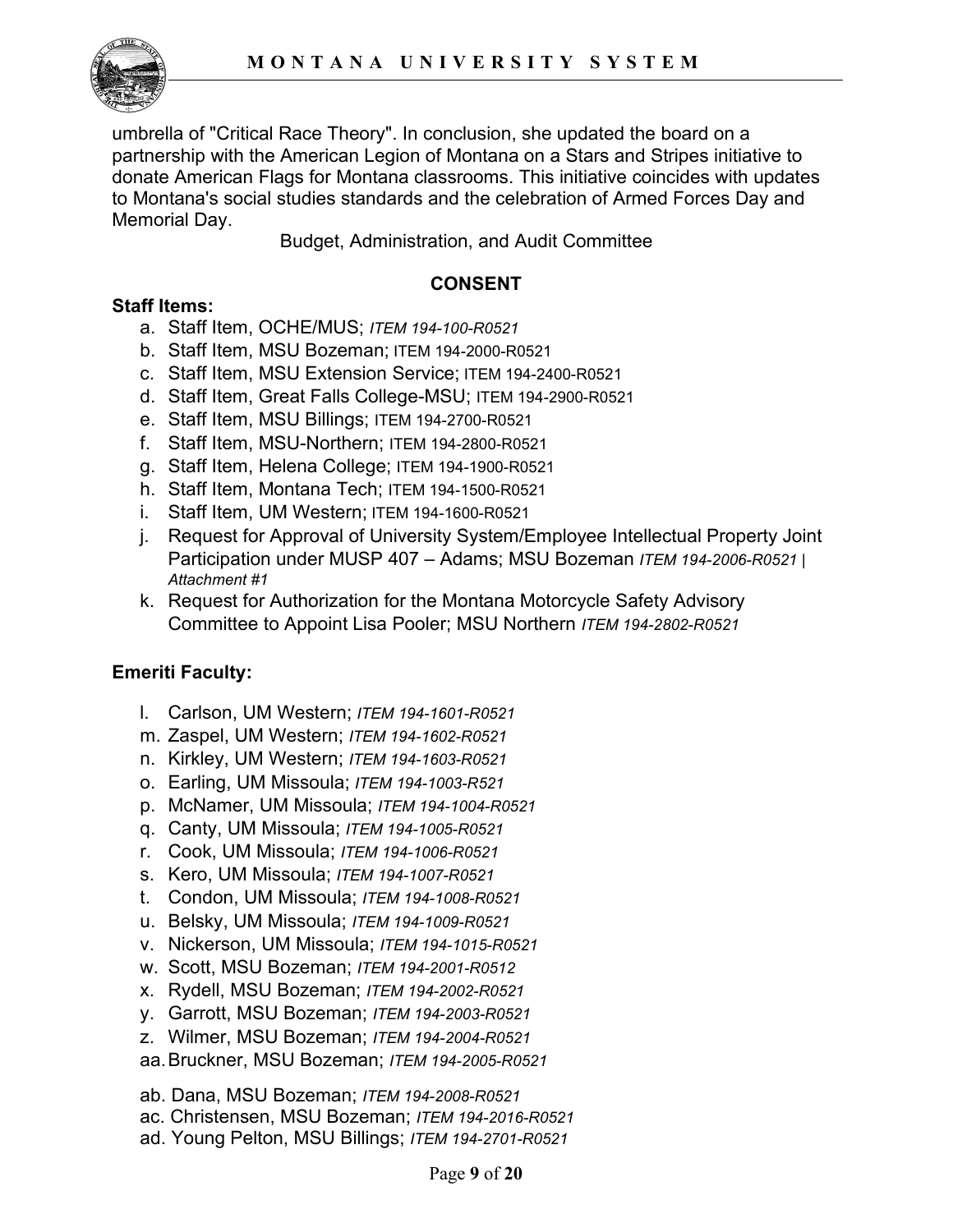

ae. Lockwood, MSU Northern; *ITEM 194-2801-R0521*

#### **Facility Items:**

af. Request for Authorization to Make Energy Efficiency Improvements; Helena College *ITEM 194-1901-R0521 | Attachment #1*

ag. Request for Authorization to Increase BOR Authority for Remodel of Student Centers; Helena College *ITEM 194-1902-R0521 | Attachment #1 | Attachment #2 | Attachment #3*

ah. Request for Authorization to Renovate and Refresh Dining Services; University of Montana Western; *ITEM 194-1604-R0521 | Attachment #1*

ai. Request for Authorization to Construct Wayfinding/Signage; UM Missoula *ITEM 194-1013-R0521 | Attachment #1*

aj. Request for Authorization to Increase BOR Authority for Remodel of Aber Hall; UM Missoula *ITEM 194-1014-R0521 | Attachment #1*

ak. Request for Authorization to Extend Memorial Walk and Redesign Lot P; UM Missoula *ITEM 194-1016-R0521 | Attachment #1*

al. Request for Authorization to Purchase Property at 1710 Greek Way in Bozeman for Auxiliary Use; MSU Bozeman *ITEM 194-2007-R0521 | Attachment #1*

am. Request for Authorization to Expend General Spending Authority for South Campus Energy District (Phase 1); MSU Bozeman *ITEM 194-2009-R0521 | Attachment #1*

an. Request for Authorization to Grant an Easement to the City of Billings to Enable the Installation, Maintenance and Operation of a Traffic Signal; MSU Billings *ITEM 194-2702-R0521 | Attachment #1 | Attachment #2*

ao. Request for Authorization to Execute an Energy Performance Contract for LED Lighting Upgrades on the Montana Tech campus and Highlands Colleges; MT Tech *ITEM 194-1501-R0521 | Attachment #1*

ap. Request for Authorization to Increase Construction Authority for Yellowstone Science and Allied Health Building; MSU-Billings; *ITEM 194-2703-R0521 | Attachment #1* 

### **Other:**

aq. Request for Approval to Revise Language in Board of Regents Policy 713.1 – Workplace safety; Workers' Compensation; MUS/OCHE *ITEM 194-101-R0521 | Attachment #1*

ar. Request for Approval to Create Board of Regents Policy Related to the MUS Compliance Reporting Hotline; MUS/OCHE *ITEM 194-111-R0521 | Attachment #1*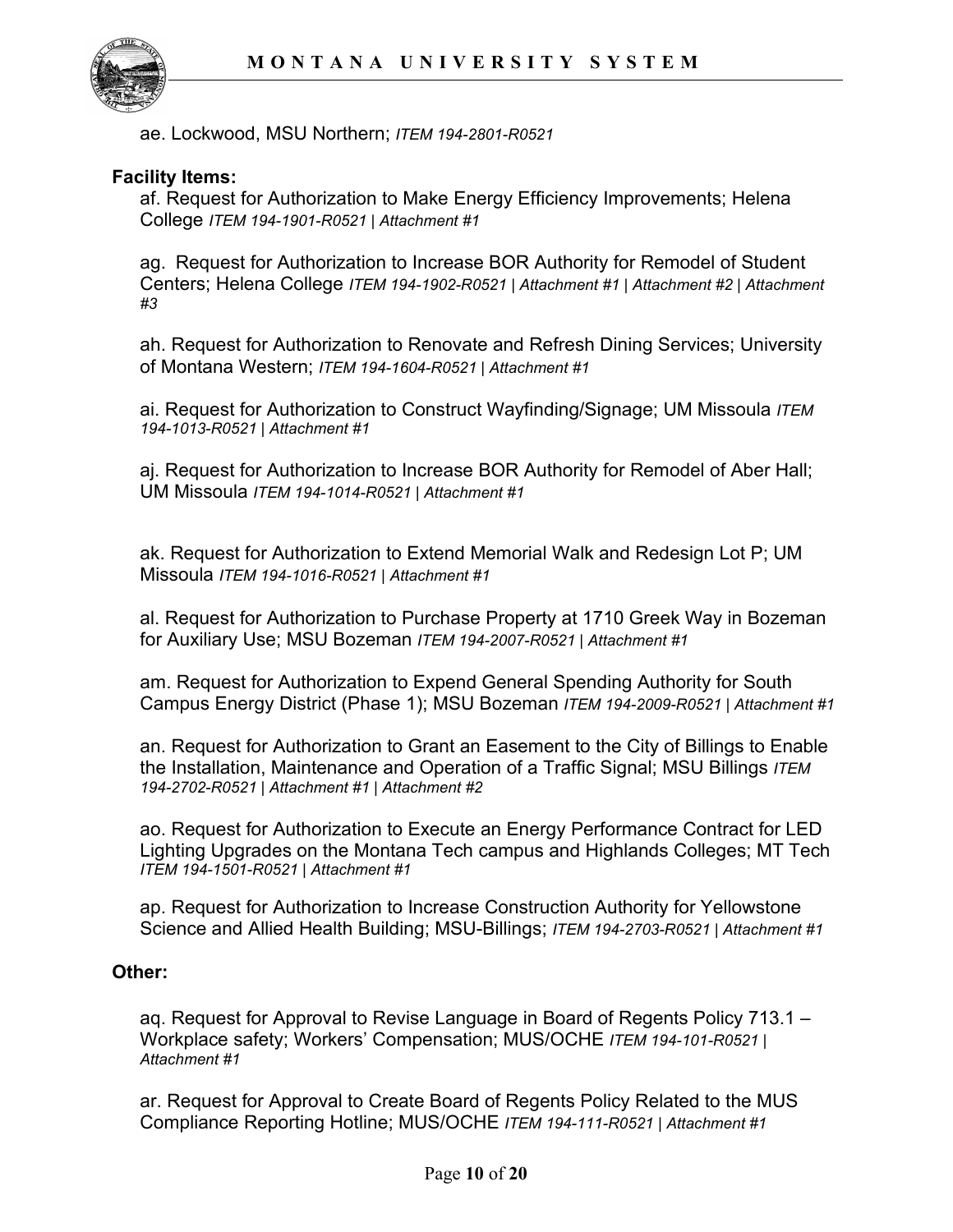

as. Request for Authorization to Revise BOR Policy 901.15 – Reserve Revolving Accounts; OCHE/MUS *ITEM 194-109-R0521 | Attachment #1*

at. Request for Approval to Revise Language in Board of Regents Policy 702.4 – Appointment; Legal Counsel OCHE/MUS *ITEM 194-102-R0521 | Attachment #1*

au. Request for Approval to Revise Language in Board of Regents Policy 805 – Executive Prerequisites; OCHE/MUS *ITEM 194-103-R0521 | Attachment #1*

av. MUS Group Health Insurance Holiday; OCHE/MUS *ITEM 194-106-R0521 | Attachment #1*

aw. Request for Authorization to Exclude Certain Officer/Directors from Personnel Security Clearance; UM Missoula *ITEM 194-1010-R0521 | Attachment #1*

# **ACTION**

a. 2023 Biennial Budget Recommendations; *OCHE/MUS ITEM 194-104-R0521*

Deputy Commissioner Trevor presented the request before the board to adopt the 2023 biennial budget recommendations for setting tuition and fees, allocating state appropriations, and distributing performance funding. The 2023 biennial budget recommendations are summarized in the following categories: Tuition, fees, state appropriations, and performance funding. Tuition-related recommendations include freezing resident undergraduate tuition in FY 2022, increasing resident undergraduate tuition by 3% in FY 2023, and increasing resident graduate and non-resident tuition rates up to 5% annually on each campus. Recommendations related to fees include holding annual increases to mandatory fees at or below 3% on each campus, approving increases to program and course fees, as well as other designated fees, including room and board. Finally, recommendations related to state appropriations include allocating \$8.5M of state appropriations to the MUS Ed. Units to address present law adjustments, including \$2M for the pay plan, for a total of \$10.5M. In summary, the recommendations focus on systemwide reductions, based on 3-year average resident enrollment, providing an adjustment to specific campuses to address inequities related to state funding per resident student, the distribution of the pay plan, and Performance Funding allocations amounting to \$13.8M out of the designated \$15M.

1. Tuition | Campus Tuition & Fee Schedules | Tuition/Fees Comparison **Dashboard** 

Deputy Commissioner reviewed campus tuition and fee schedules, noting the proposed resident student tuition freeze in FY22 for undergraduates only, followed by moderate increases in FY23. He discussed the coupling of fees and tuition to help better show the annual bill charged to a student enrolled full time in both semesters. Deputy Commissioner Trevor reviewed campus tuition and fees by campus type and mission. He summarized the proposed tuition for the 2023 Biennium, noting that MUS 4-year campus non-resident tuition rates are close to regional averages. For resident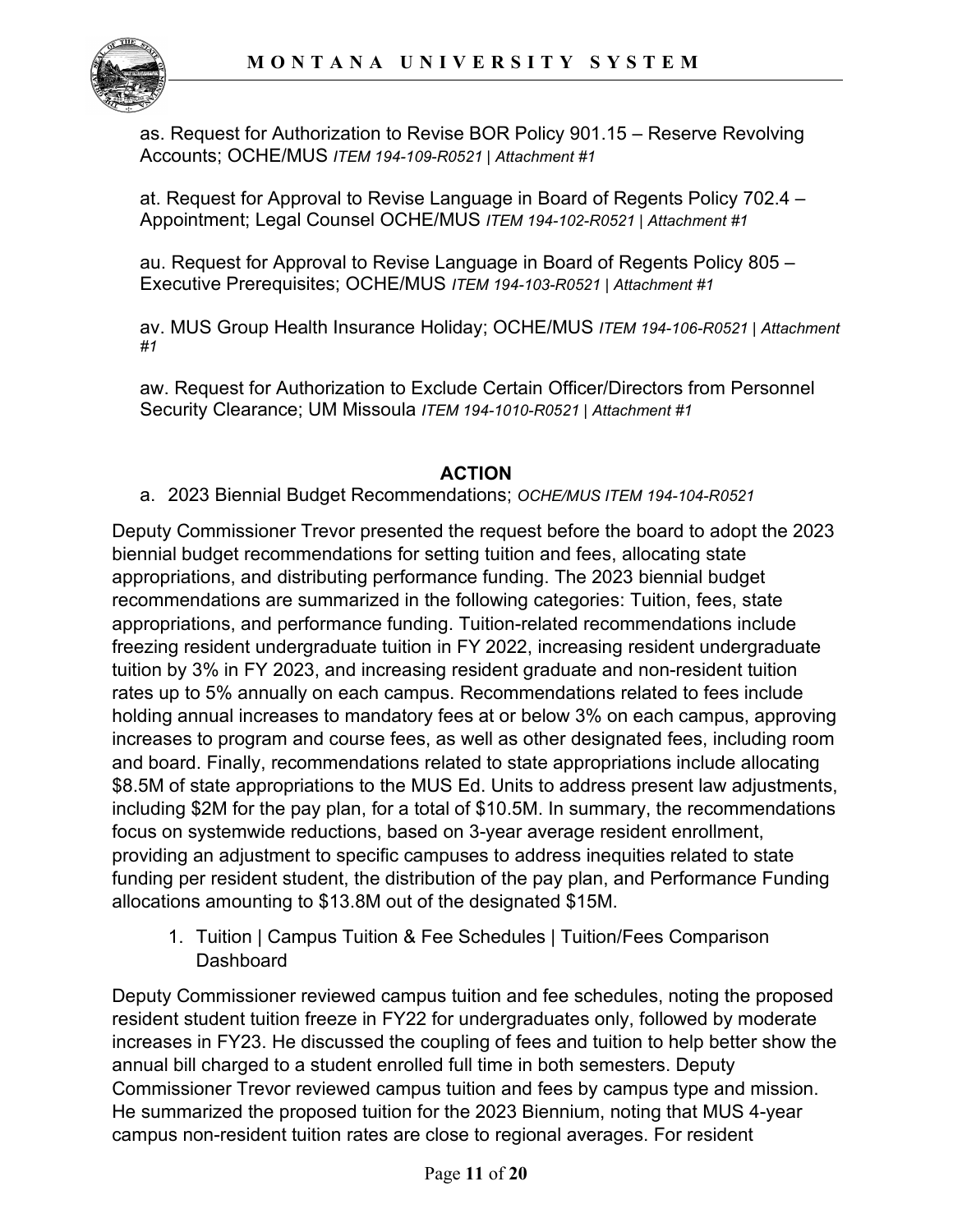

undergraduate students over the past 15 years, the MUS dropped below the regional average. He explained that ratios for MUS 2-year have improved but remain slightly above the regional average. Rates in Montana have remained below the regional average since 2008. Discussion followed.

2. Fees

Deputy Commissioner Trevor provided a review of fees at campuses across the MUS. He discussed mandatory fees, noting that campuses may assess student mandatory fees dedicated to support certain categories. He reviewed mandatory fee categories and the mandatory fee proposal summary for the 2023 Biennium. Mr. Trevor noted the annual increase in mandatory fees for resident students does not exceed 3% at any campus. He reviewed the proposed mandatory fees for resident undergraduates noting that mandatory fees at most MUS 4-year campuses are above the regional average. Mandatory fees at some MUS 2-year campuses are below the regional average. Regional fees were compared, showing Montana ranking as 5th among the western states. Rates in Montana have ranged from \$100 -\$250 higher than the regional average for the past 15 years. Discussion followed.

Mr. Trevor reviewed campus program fees, which he explained are additional fees assessed to students in certain high demand/occupational/ professional/ academic programs. He then reviewed course fees, which are assessed to cover the unique or extraordinary costs associated with delivering a specific course. Appropriate uses of course fees are limited to the following: specialized activities or equipment fees, where payment is made to individuals or entities generally conducting these types of activities (such as downhill skiing, bowling, etc.); field trips; study abroad programs; pass-through fees (such as Red Cross certifications, Nursing liability insurance, etc.); laboratory consumables and other class consumables (such as sheet music), excluding computer supplies and paper products; materials used by students to create a product that becomes the student's property after use in a specific course.

Room and Board costs were reviewed and discussed, including the proposed amounts for FY22 and FY 23 and the percentage change from FY21 to FY22, and the annual growth rate by campus. Deputy Commissioner Trevor spoke to the cost of attendance in its entirety including tuition and fees, in addition to room and board at the flagship campus, regional 4-year institutions, and 2-year colleges. He reviewed the growth of tuition and fees in comparison to inflation, noting a cumulative percentage change over the past 15 years, and a national comparison.

3. State Funding Allocation

Deputy Commissioner Trevor reviewed the process of state funding allocations noting that the first step is calculating the total Education Unit Lump Sum. He explained that the next step involves removing any special appropriations, and then accounting for other funding sources. Next, funds are removed for system initiatives resulting in the campus allocation amounts. He discussed the breakdowns for FY 22 and FY23 noting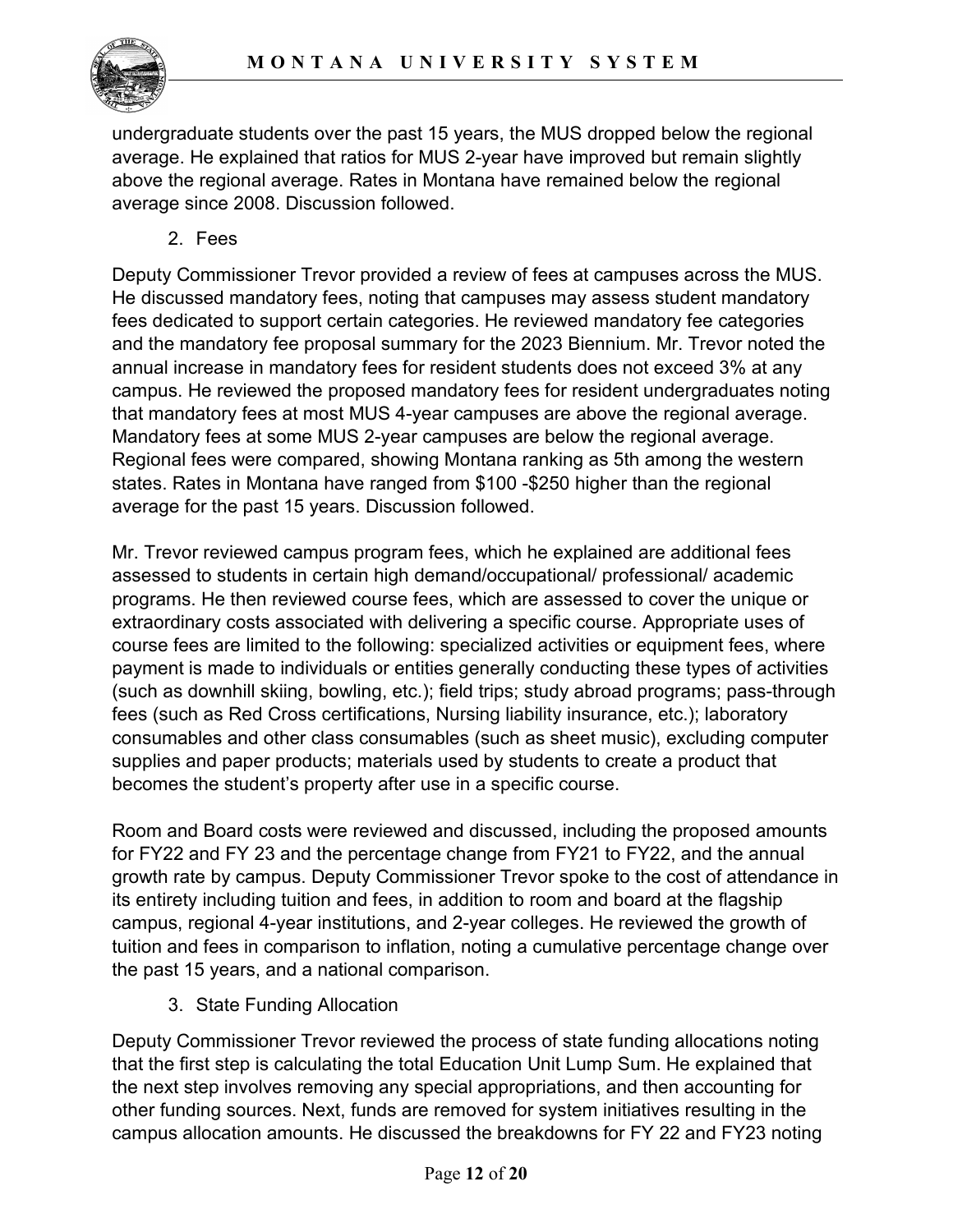

that state appropriations for performance funding, LAD audit costs, new space O&M, backfill and reductions, the pay plan, etc. for each year. He noted that in FY22 there are reductions but as you move into FY23 there is a \$2 million pay plan and an additional \$8.5 million for present law adjustments and/or state support per student alignment. allocation which means reviewing the base and looking for changes related to audit, new space, present law adjustments, etc. Discussion followed.

4. Performance Funding

Deputy Commissioner Trevor reviewed performance funding allocations for FY22. He reiterated the goals associated with performance funding specifically, to utilize it to help increase the percentage of the population with a higher education credential. In addition, to incentivize campuses to improve student success and attainment of outcomes and connect finances with outcomes. He reviewed performance funding results and allocation summaries, noting those campuses that received full funding and those that did not. He reviewed allocations compared to metrics for each campus. Discussion followed.

b. Request for Approval of the FY 2022 Tuition and Mandatory Fee Rates for Flathead Valley Community College; *ITEM 194-302-R0521 | Attachment #1*

Shauna Lyons, MUS Director of Accounting and Budget, presented this request for the Board of Regents to approve the proposed tuition and mandatory fee rates for FY 2022. Rates become effective Fall Semester 2021.

c. Request for Approval of the FY 2022 Tuition and Mandatory Fee Rates for Dawson Community College; *ITEM 194-201-R0521 | Attachment #1*

Shauna Lyons, MUS Director of Accounting and Budget, presented this request for the Board of Regents to approve the following proposed tuition and mandatory fee rates for FY 2022. Rates become effective Fall Semester 2021.

d. Request for Approval for the 2023 Biennium Tuition and Mandatory Fee Rates for Miles Community College; *ITEM 194-401-R0521 | Attachment #1*

Shauna Lyons, MUS Director of Accounting and Budget, presented this request for the Board of Regents to approve the following proposed tuition and mandatory fee rates for the 2023 Biennium. Rates become effective Fall Semester 2021.

e. Request for Authorization and Approval to Proceed with Infrastructure Projects Authorized by the 67th Legislative Session; OCHE/MUS *ITEM 194-112-R0521| Attachment #1 | Attachment #2 | Attachment #3*

Ron Muffick, Director of Operations & Administration, presented this request for the Board of Regents to authorize and approve the Capital Development Projects, Major Repair Projects and Authority Only Projects included in House Bill 5, House Bill 14 and House Bill 632 as authorized by the 67th Montana Legislative Session. Under this request, the Board of Regents authorizes the Commissioner to identify, prioritize and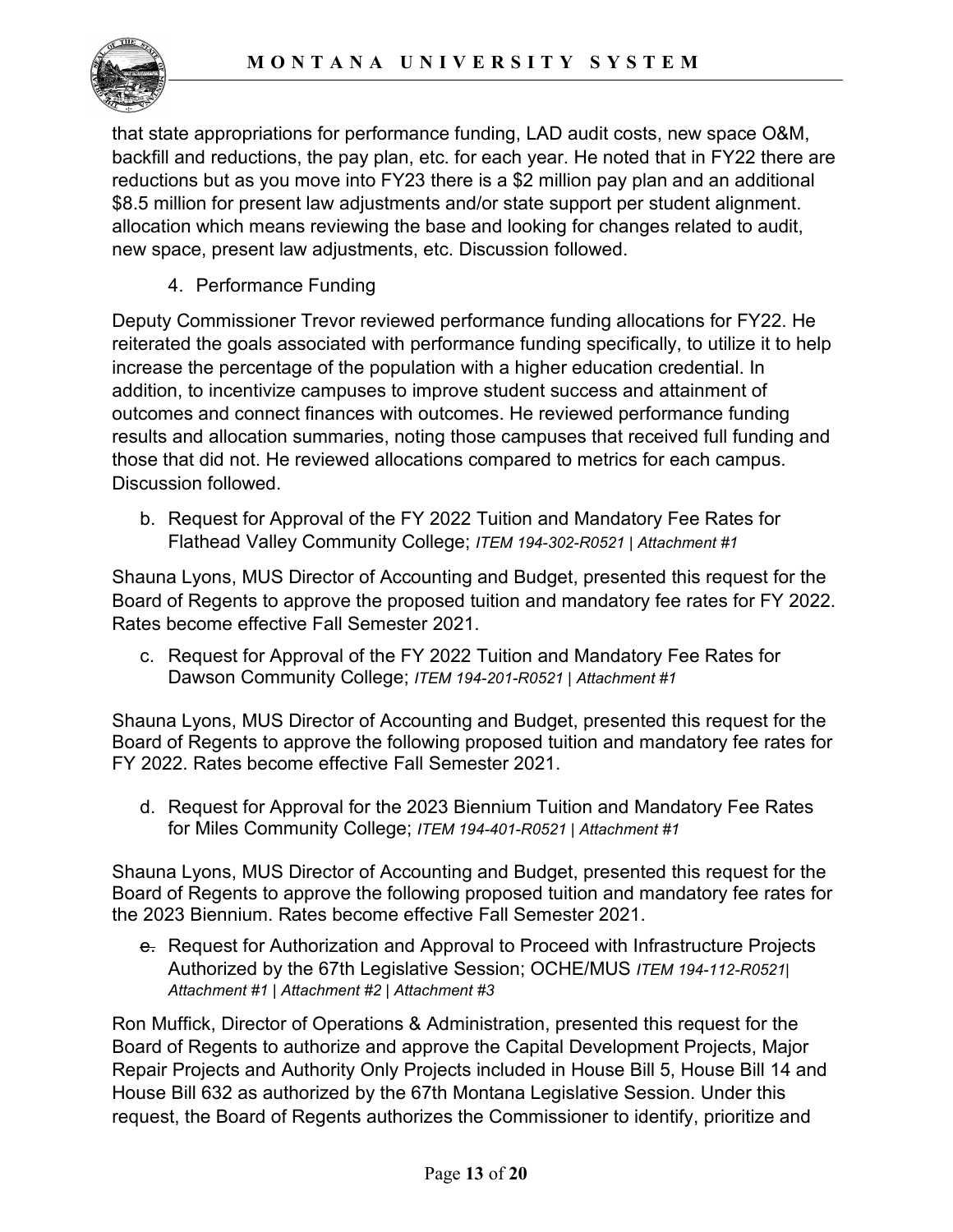

submit projects that may be eligible for additional federal funding as defined in House Bill 632.

f. Request for Authorization to Remodel Knowles Hall; UM Missoula *ITEM 194-1012- R0521 | Attachment #1 | Attachment #2*

Ron Muffick, Director of Operations & Administration, presented this request, consistent with MCA 18-2-102(2)(b) and in accordance with Board of Regents Policy 1003.7, for the Board of Regents of the Montana University System to authorize the University of Montana – Missoula to expend up to \$12,000,000 for the remodel of Knowles Hall.

g. Request for Authorization to Construct a New Dining Facility; UM Missoula *ITEM 194-1011-R0521 | Attachment #1 | Attachment #2 | Attachment #3*

Ron Muffick, Director of Operations & Administration, presented this request, consistent with MCA 18-2-102(2)(b) and MCA 20-25-302 (1)(c) and in accordance with Board of Regents Policy 1003.7, for the Board of Regents of the Montana University System to authorize the University of Montana – Missoula to expend up to \$27,000,000 to construct a new Dining Facility and demolish part of the Lommasson Center and part of Craig Hall to make land available for the construction of the new Dining Facility.

h. Request for Authorization to Amend its Bond Indenture; MSU Bozeman *ITEM 194- 2011-R0521 | Attachment #1 | Attachment #1 | Attachment #3 | Attachment #4*

Tyler Trevor, Deputy Commissioner of Budget and Planning, and Terry Leist, Vice President of Administration and Finance at MSU, presented the request for Montana State University to receive authorization from the Montana Board of Regents of Higher Education to amend its bond indenture and execute transactions for a previously approved refunding of existing debt and a new money borrowing under the new indenture.

i. Request for Approval of Spending Authority for Additional COVID Relief Funding; OCHE/MUS *ITEM 194-107-R0521 | Attachment #1*

Shauna Lyons, MUS Director of Accounting and Budget, presented the request for the Board of Regents to approve spending authority for additional COVID relief funding in the Montana University System. On March 11, 2021, Congress approved additional funding to support COVID relief that will be appropriated directly to campuses within the MUS. Discussion followed.

j. Request for Designation of Distribution of Timber Sales Revenue; OCHE/MUS *ITEM 194-105-R0521 | Attachment #1 | Attachment #2 | Attachment #3*

Shauna Lyons, MUS Director of Accounting and Budget, presented the request before the Board of Regents of Higher Education to elect to continue to designate trust land timber sales revenue as distributable revenue in year FY 2022 through FY 2023. Section 17-3-1003(4), MCA, requires the Board of Regents to designate, at least once a biennium, whether the timber sale proceeds from Montana University System lands must be distributed to the beneficiaries or placed in the permanent trust. Campuses will use the money as set forth in Policy 901.12, for the repayment of debt to which these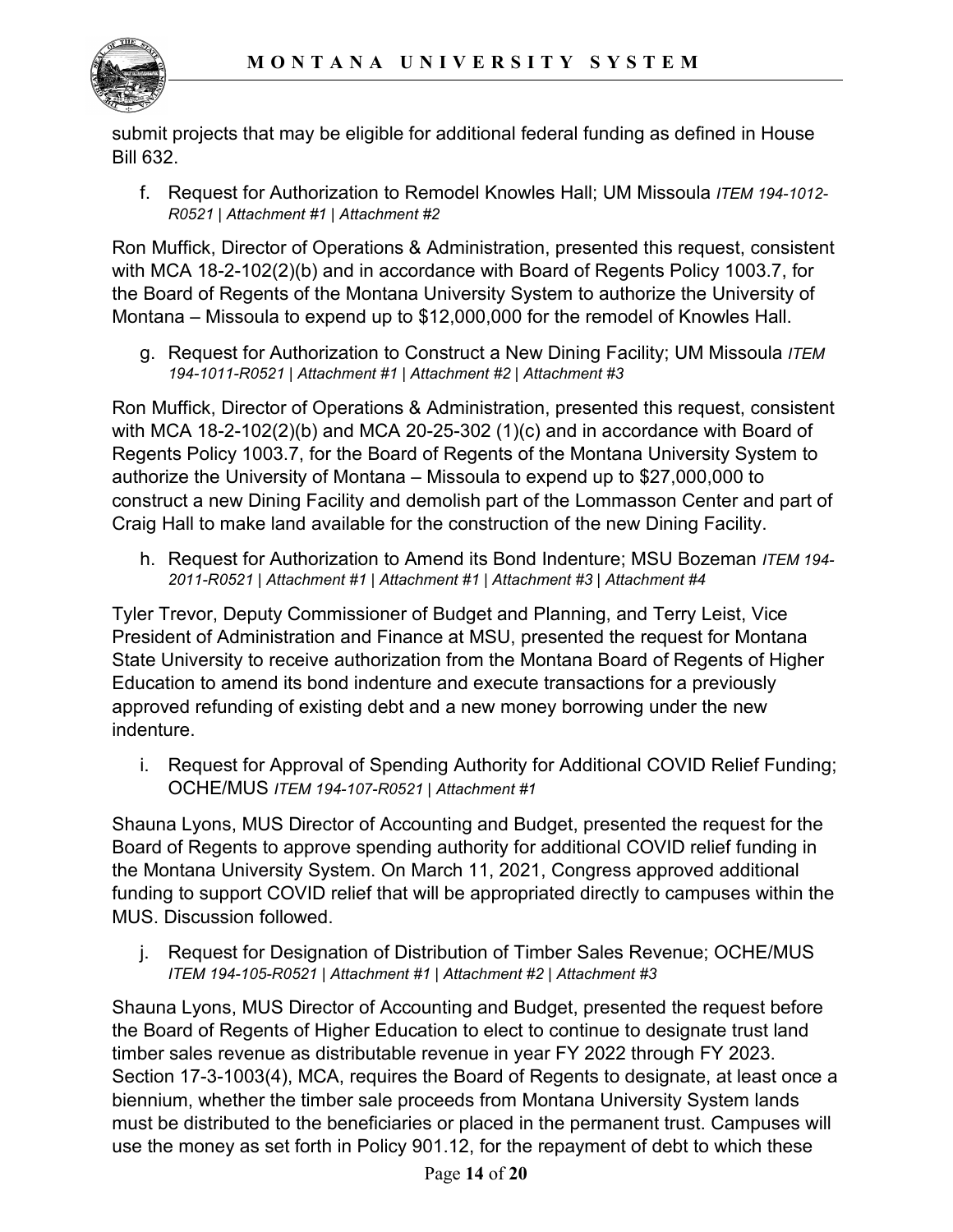

revenues are pledged, the elimination or reduction of chronic or material negative fund balances, or for deferred maintenance and equipment and fixed asset expenditures that are non-recurring in nature. Discussion followed.

## **INFORMATION**

a. Enrollment Report

Deputy Commissioner Trevor spoke to enrollment for FY21. He noted that FY21 FTE counts include the End of Term count for Summer and Fall semesters of 2020 and the most current, but not finalized, counts for Spring 2021. Overall enrollment decreased by -5.3% from FY20, slightly more than the national average of -4.0% for public two-year and four-year colleges. FY21 witnessed an 8% drop in resident undergraduate students and a 2.7% increase in resident graduate students. Total non-resident enrollment experienced a 1.1% decrease over FY20. While overall undergraduate enrollments were down despite an increase in WUE, graduate enrollments increased by 4.93%. Two-year campuses experienced the largest enrollment declines of any sector in FY21, a trend that mirrored national data. Enrollment dropped nationally over all sectors by 2.5%, led by decreases in 2-year education. Individual institutions were all down to varying degrees, except for Dawson Community College. Declines in resident enrollments accelerated in FY21. This trend has persisted over the past decade with many contributing factors. The number of high school graduates has stabilized and will increase over the next several years, providing opportunities to increase the incoming class sizes. Despite the difficult challenges faced by the campuses of the MUS over the past fiscal year, there are signs of progress; the launch of ApplyMontana has provided an opportunity for all Montana residents to apply for every campus of the MUS with a single, free application. Initial application counts are encouraging for FY22.

b. ARPA Commissions Update

Deputy Commissioner Trevor noted that the American Rescue Plan Act (ARPA) ties to HB 632. He explained that the ARPA Commission will convene during the interim. He noted that OCHE has been in contact with A&E as well as the Governor's office and stands ready to participate as needed in commissions.

- c. Annual Facilities Projects Authority Update
	- UM | Attachment #1
	- MSU | Attachment #1

Deputy Commissioner Tyler Trevor reported to the Board, consistent with the provision of Regent's Policy 1003.7, the MSU and UM reports for the status of existing project authority approved by the Board of Regents, and Legislative Authority.

### Public Comment\*

Jack Rinck, Business Manager of ASUM spoke in support of the fees associated with Curry Health Center and the Student Advocacy Research Center, noting the important services these Centers provide for students.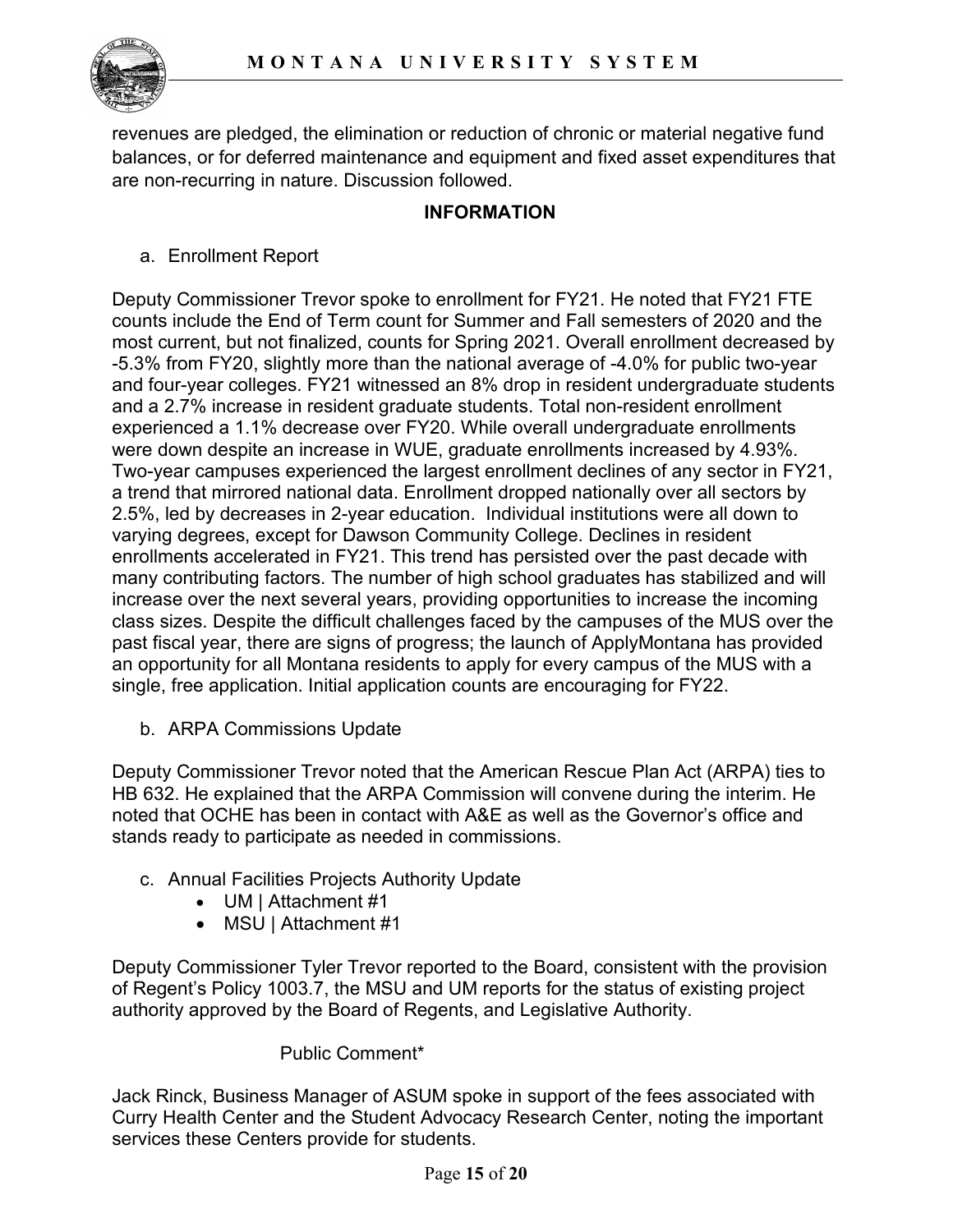

Canyon Lock, Vice President of ASUM, spoke in support of a fee for BIPOC and cultural groups.

Isaac Laa, a student at UM, spoke in support of a fee for cultural groups, outlined in SB 69, a resolution geared toward supporting BIPOC and cultural groups.

Kaaumonana Ahina, President of the Pacific Islanders Club, spoke in support of a fee detailed in the SB 69 resolution, geared toward supporting BIPOC for cultural groups.

Noah Durnell, President of ASUM, spoke in support of the proposed arts and culture fee.

Committee Reports & Action

• Academic, Research and Student Affairs Committee

# **ACTION**

a. Request for Approval to Revise BOR Policy 1006; OCHE/MUS *ITEM 194-108-R0521 | Attachment #1*

Item 194-108-R0521 was removed from the agenda. No action was taken.

b. Request for Approval to Revise BOR Policies 301 and 301.1; OCHE/MUS *ITEM 194-110-R0521 | Attachment #1*

A motion for approval of action item b. Item 194-110-R0521 was made by Regent Buchanan. Motion passed (6-0).

c. Request to Plan Proposals *Executive Summary and OCHE Analysis │ Supporting Documentation | New Program Tracking*

A motion for approval of action item c. Request to Plan Proposals was made by Regent Rogers. Motion passed (6-0).

• Two-Year and Community College Committee

None.

• Budget, Administration and Audit Committee **CONSENT**

### **Staff Items:**

- a. Staff Item, OCHE/MUS; *ITEM 194-100-R0521*
- b. Staff Item, MSU Bozeman; ITEM 194-2000-R0521
- c. Staff Item, MSU Extension Service; ITEM 194-2400-R0521
- d. Staff Item, Great Falls College-MSU; ITEM 194-2900-R0521
- e. Staff Item, MSU Billings; ITEM 194-2700-R0521
- f. Staff Item, MSU-Northern; ITEM 194-2800-R0521
- g. Staff Item, Helena College; ITEM 194-1900-R0521
- h. Staff Item, Montana Tech; ITEM 194-1500-R0521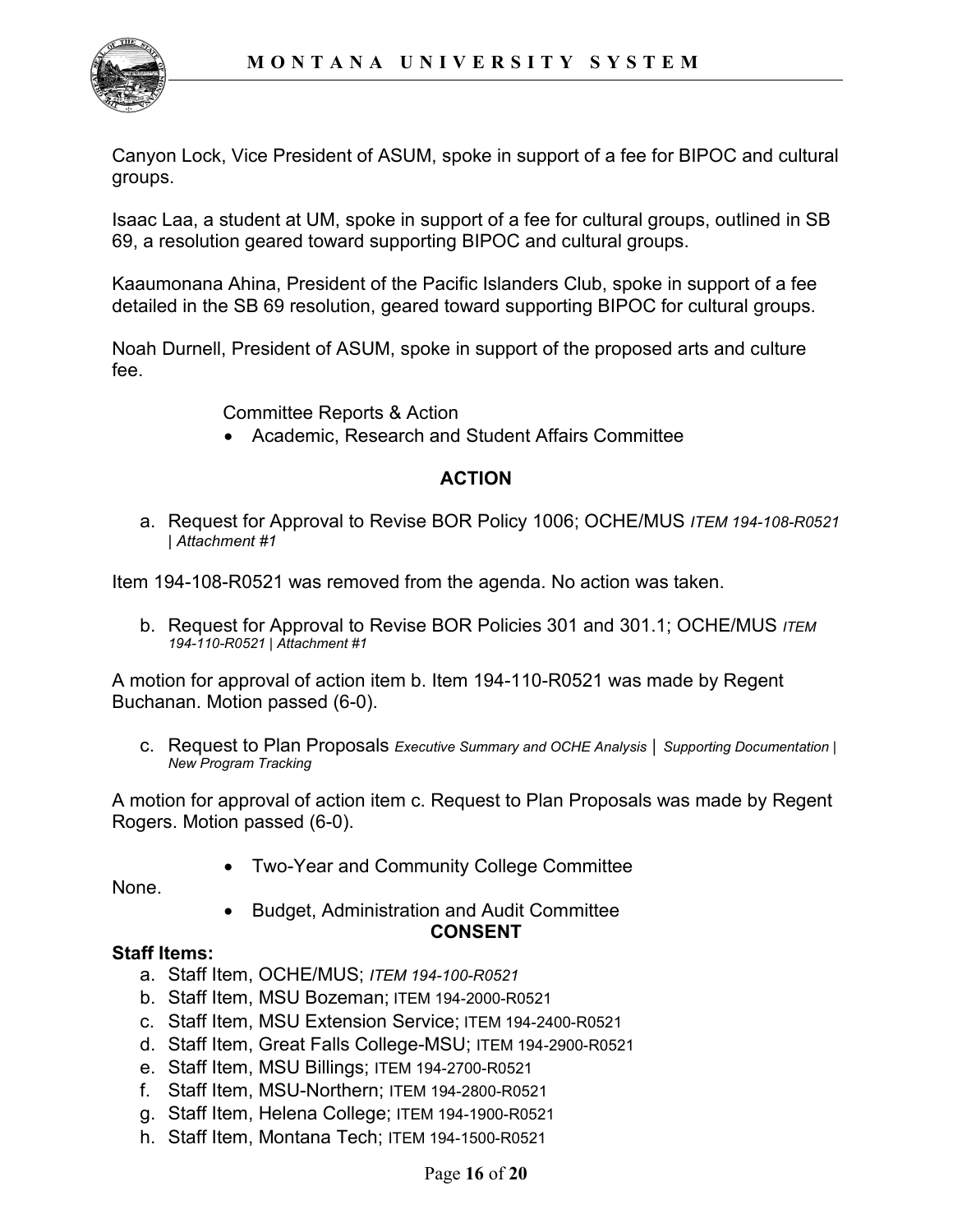

- Staff Item, UM Western; ITEM 194-1600-R0521
- j. Request for Approval of University System/Employee Intellectual Property Joint Participation under MUSP 407 – Adams; MSU Bozeman *ITEM 194-2006-R0521 | Attachment #1*
- k. Request for Authorization for the Montana Motorcycle Safety Advisory Committee to Appoint Lisa Pooler; MSU Northern *ITEM 194-2802-R0521*

## **Emeriti Faculty:**

- l. Carlson, UM Western; *ITEM 194-1601-R0521*
- m. Zaspel, UM Western; *ITEM 194-1602-R0521*
- n. Kirkley, UM Western; *ITEM 194-1603-R0521*
- o. Earling, UM Missoula; *ITEM 194-1003-R521*
- p. McNamer, UM Missoula; *ITEM 194-1004-R0521*
- q. Canty, UM Missoula; *ITEM 194-1005-R0521*
- r. Cook, UM Missoula; *ITEM 194-1006-R0521*
- s. Kero, UM Missoula; *ITEM 194-1007-R0521*
- t. Condon, UM Missoula; *ITEM 194-1008-R0521*
- u. Belsky, UM Missoula; *ITEM 194-1009-R0521*
- v. Nickerson, UM Missoula; *ITEM 194-1015-R0521*
- w. Scott, MSU Bozeman; *ITEM 194-2001-R0512*
- x. Rydell, MSU Bozeman; *ITEM 194-2002-R0521*
- y. Garrott, MSU Bozeman; *ITEM 194-2003-R0521*
- z. Wilmer, MSU Bozeman; *ITEM 194-2004-R0521*
- aa.Bruckner, MSU Bozeman; *ITEM 194-2005-R0521*
- ab. Dana, MSU Bozeman; *ITEM 194-2008-R0521*
- ac. Christensen, MSU Bozeman; *ITEM 194-2016-R0521*
- ad. Young Pelton, MSU Billings; *ITEM 194-2701-R0521*
- ae. Lockwood, MSU Northern; *ITEM 194-2801-R0521*

### **Facility Items:**

af. Request for Authorization to Make Energy Efficiency Improvements; Helena College *ITEM 194-1901-R0521 | Attachment #1*

ag. Request for Authorization to Increase BOR Authority for Remodel of Student Centers; Helena College *ITEM 194-1902-R0521 | Attachment #1 | Attachment #2 | Attachment #3*

ah. Request for Authorization to Renovate and Refresh Dining Services; University of Montana Western; *ITEM 194-1604-R0521 | Attachment #1*

ai. Request for Authorization to Construct Wayfinding/Signage; UM Missoula *ITEM 194-1013-R0521 | Attachment #1*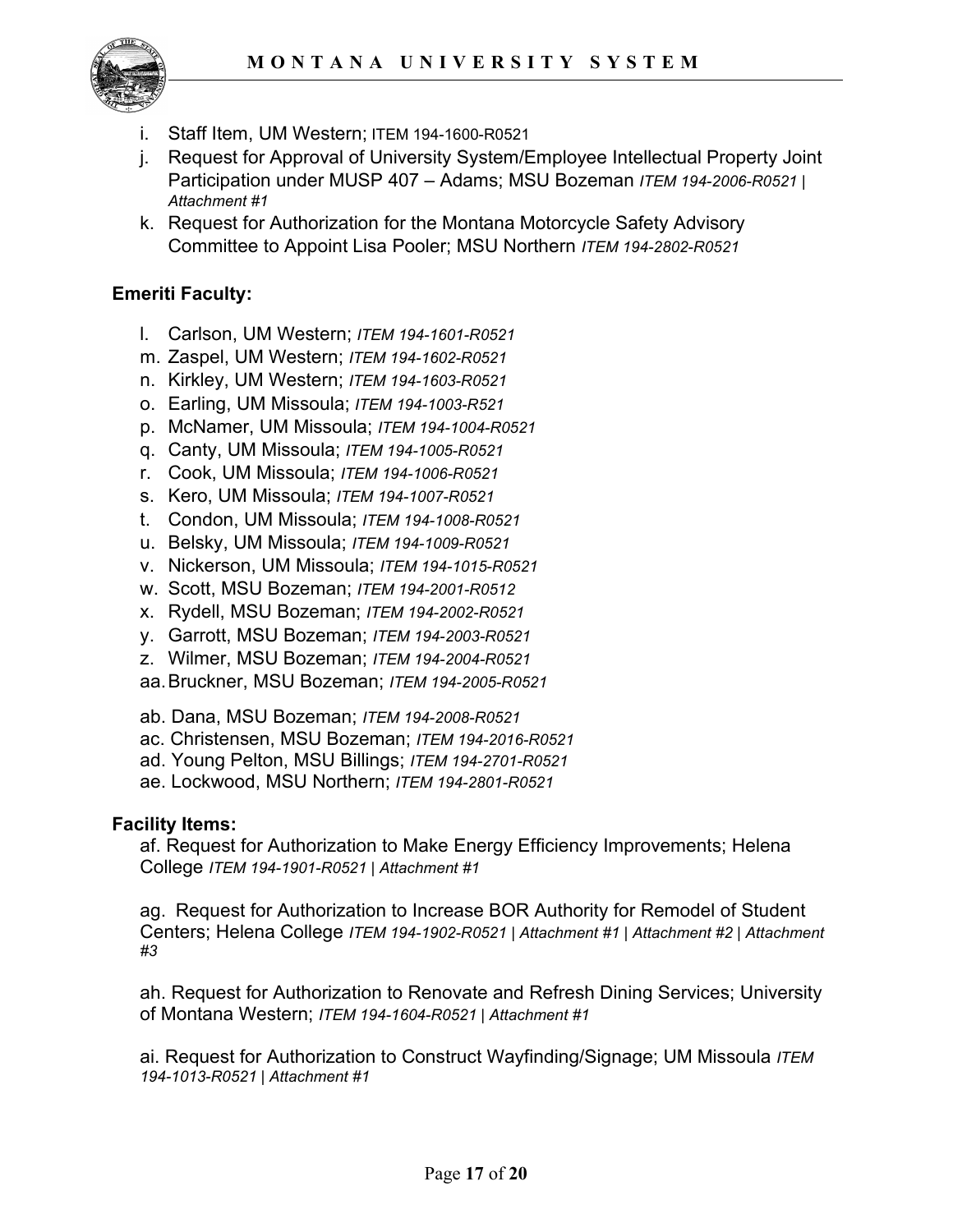

aj. Request for Authorization to Increase BOR Authority for Remodel of Aber Hall; UM Missoula *ITEM 194-1014-R0521 | Attachment #1*

ak. Request for Authorization to Extend Memorial Walk and Redesign Lot P; UM Missoula *ITEM 194-1016-R0521 | Attachment #1*

al. Request for Authorization to Purchase Property at 1710 Greek Way in Bozeman for Auxiliary Use; MSU Bozeman *ITEM 194-2007-R0521 | Attachment #1*

am. Request for Authorization to Expend General Spending Authority for South Campus Energy District (Phase 1); MSU Bozeman *ITEM 194-2009-R0521 | Attachment #1*

an. Request for Authorization to Grant an Easement to the City of Billings to Enable the Installation, Maintenance and Operation of a Traffic Signal; MSU Billings *ITEM 194-2702-R0521 | Attachment #1 | Attachment #2*

ao. Request for Authorization to Execute an Energy Performance Contract for LED Lighting Upgrades on the Montana Tech campus and Highlands Colleges; MT Tech *ITEM 194-1501-R0521 | Attachment #1*

ap. Request for Authorization to Increase Construction Authority for Yellowstone Science and Allied Health Building; MSU-Billings; *ITEM 194-2703-R0521 | Attachment #1* 

### **Other:**

aq. Request for Approval to Revise Language in Board of Regents Policy 713.1 – Workplace safety; Workers' Compensation; MUS/OCHE *ITEM 194-101-R0521 | Attachment #1*

ar. Request for Approval to Create Board of Regents Policy Related to the MUS Compliance Reporting Hotline; MUS/OCHE *ITEM 194-111-R0521 | Attachment #1*

as. Request for Authorization to Revise BOR Policy 901.15 – Reserve Revolving Accounts; OCHE/MUS *ITEM 194-109-R0521 | Attachment #1*

at. Request for Approval to Revise Language in Board of Regents Policy 702.4 – Appointment; Legal Counsel OCHE/MUS *ITEM 194-102-R0521 | Attachment #1*

au. Request for Approval to Revise Language in Board of Regents Policy 805 – Executive Prerequisites; OCHE/MUS *ITEM 194-103-R0521 | Attachment #1*

av. MUS Group Health Insurance Holiday; OCHE/MUS *ITEM 194-106-R0521 | Attachment #1*

aw. Request for Authorization to Exclude Certain Officer/Directors from Personnel Security Clearance; UM Missoula *ITEM 194-1010-R0521 | Attachment #1*

A motion for approval of consent agenda items a. – aw. was made by Regent Dombrouski. Motion passed (6-0).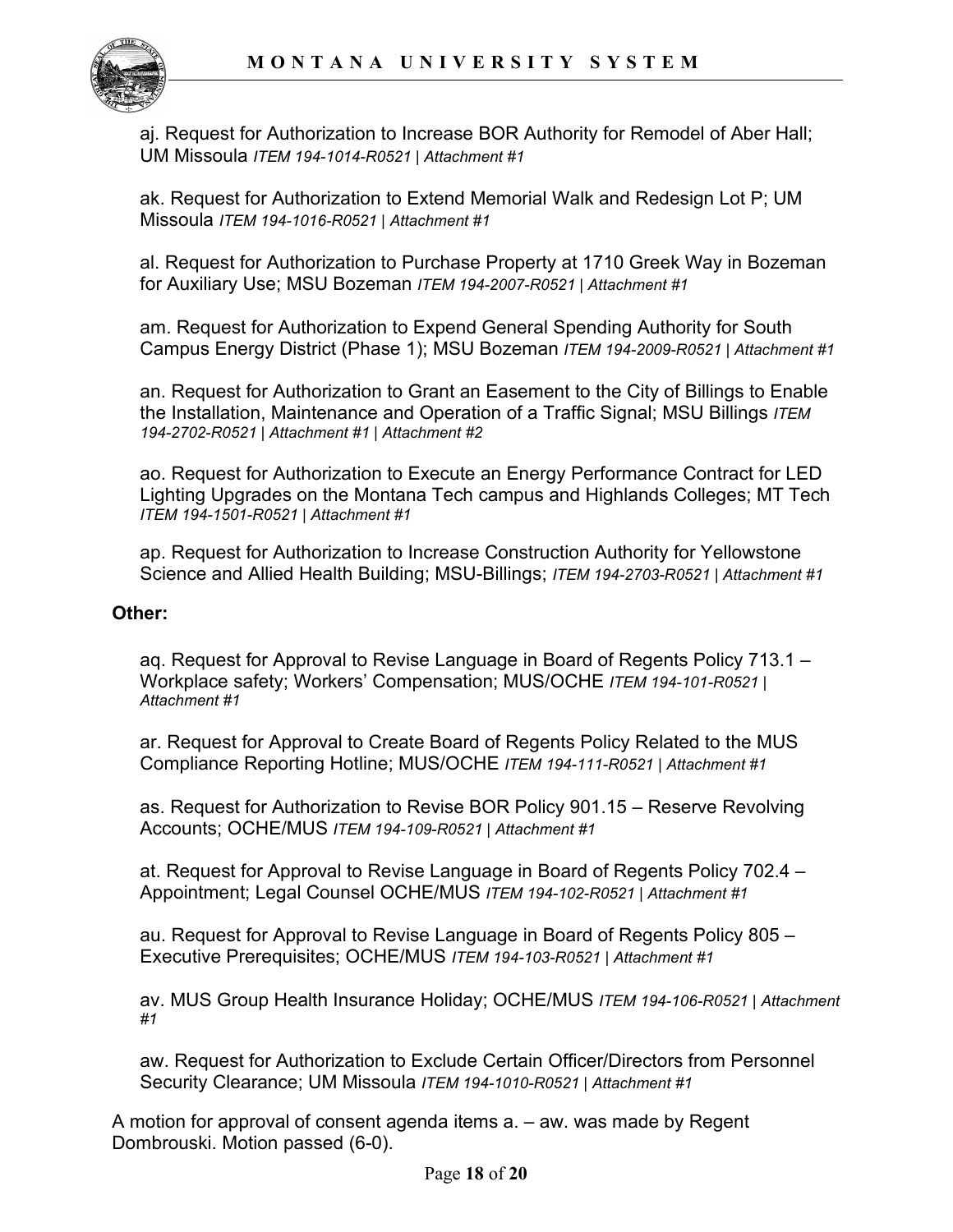

# **ACTION**

- a. 2023 Biennial Budget Recommendations; *OCHE/MUS ITEM 194-104-R0521*
	- 1. Tuition | Campus Tuition & Fee Schedules | Tuition/Fees Comparison **Dashboard**
	- 2. Fees | Mandatory Fees Dashboard
	- 3. State Funding Allocation | State Funding Dashboard
	- 4. Performance Funding | PF Metrics Dashboard

A motion for approval of action item a. Item 194-104-R0521 was made by Regent Sexton. Regent Buchanan proposed an amendment to remove the proposed 3% graduate hike. Seeing no second on the amendment the item stands as is. Motion passed (5-1).

b. Request for Approval of the FY 2022 Tuition and Mandatory Fee Rates for Flathead Valley Community College; *ITEM 194-302-R0521 | Attachment #1*

A motion for approval of action item c. Item 194-302-R0521 was made by Regent Bough. Discussion followed. Motion passed (6-0).

c. Request for Approval of the FY 2022 Tuition and Mandatory Fee Rates for Dawson Community College; *ITEM 194-201-R0521 | Attachment #1*

A motion for approval of action item c. Item 194-201-R0521 was made by Regent Rogers. Motion passed (6-0).

d. Request for Approval for the 2023 Biennium Tuition and Mandatory Fee Rates for Miles Community College; *ITEM 194-401-R0521 | Attachment #1*

A motion for approval of action item d. Item 194-401-R0521 was made by Regent Dombrouski. Motion passed (6-0).

**e.** Request for Authorization and Approval to Proceed with Infrastructure Projects Authorized by the 67th Legislative Session; OCHE/MUS *ITEM 194-112-R0521| Attachment #1 | Attachment #2 | Attachment #3*

A motion for approval of action item e. Item 194-112-R0521 was made by Regent Bough. Motion passed (6-0).

f. Request for Authorization to Remodel Knowles Hall; UM Missoula *ITEM 194-1012- R0521 | Attachment #1 | Attachment #2*

A motion for approval of action item f. Item 194-1012-R0521 was made by Regent Dombrouski. Motion passed (6-0).

g. Request for Authorization to Construct a New Dining Facility; UM Missoula *ITEM 194-1011-R0521 | Attachment #1 | Attachment #2 | Attachment #3*

A motion for approval of action item g. Item 194-1011-R0521 was made by Regent Sexton. Motion approved (6-0).

Page **19** of **20** h. Request for Authorization to Amend its Bond Indenture; MSU Bozeman *ITEM 194- 2011-R0521 | Attachment #1 | Attachment #1 | Attachment #3 | Attachment #4*